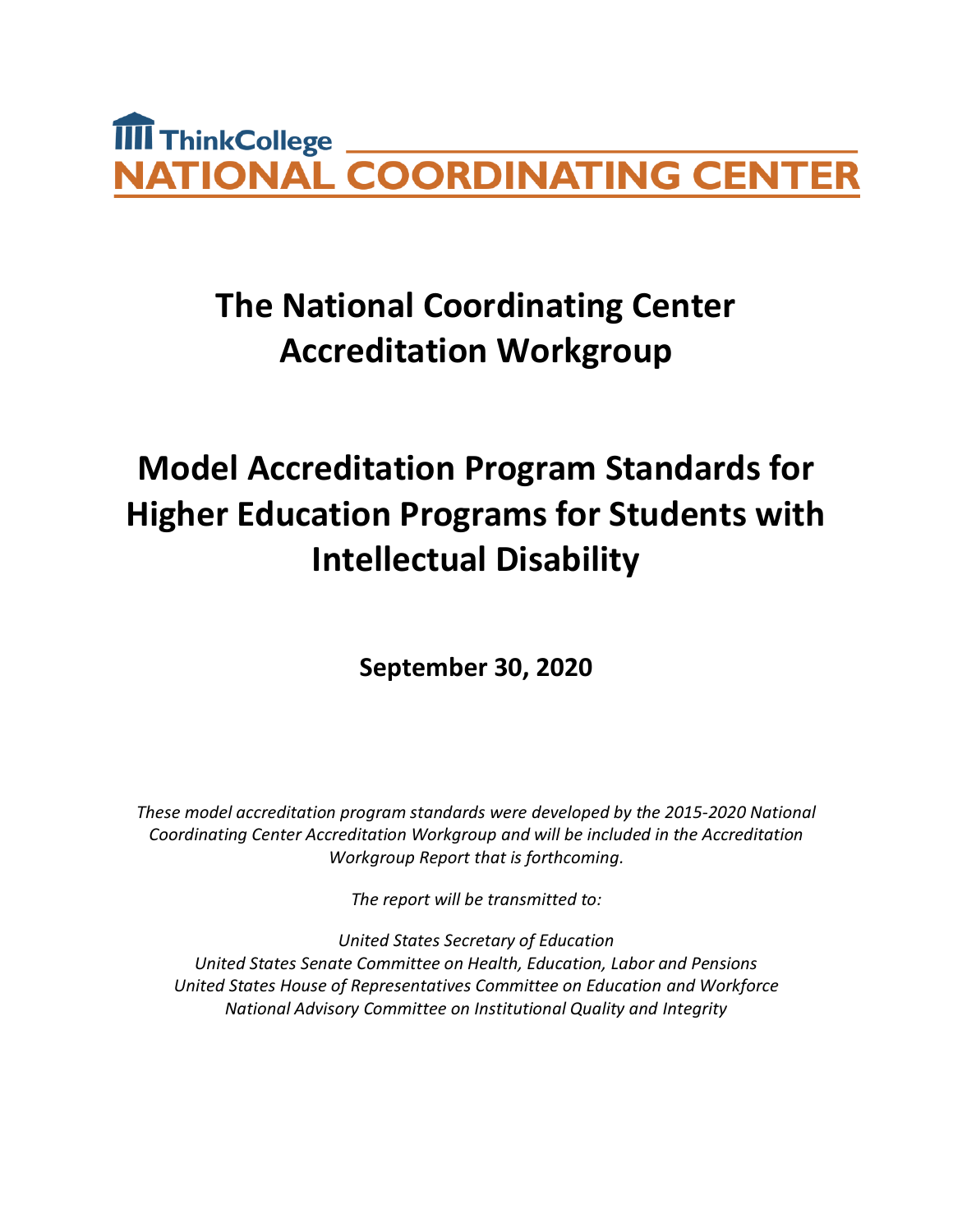The Think College National Coordinating Center is funded by the Office of Postsecondary Education, US Department of Education to provide knowledge development, technical assistance, training and dissemination, and leadership and collaboration for Transition and Postsecondary Education Programs for Students with Intellectual Disabilities (TPSID) grantees supporting the growth and enhancement of postsecondary options for students with intellectual disabilities throughout the United States.

> Think College National Coordinating Center Institute for Community Inclusion School for Global Inclusion and Social Development University of Massachusetts Boston 100 Morrissey Blvd. Boston, MA 02125

### *Disclaimer*

The Model Accreditation Standards developed by the National Coordinating Center Accreditation Workgroup on Model Accreditation Standards for Higher Education Programs for Students with Intellectual Disability reflects the views of the members of the Think College Accreditation Workgroup and does not necessarily reflect the views of the Secretary of Education or the US Department of Education.

Recommended Citation: National Coordinating Center Accreditation Workgroup (2020). *Model Accreditation Standards for Higher Education Programs for Students with Intellectual Disability:* Boston, MA: University of Massachusetts Boston, Institute for Community Inclusion.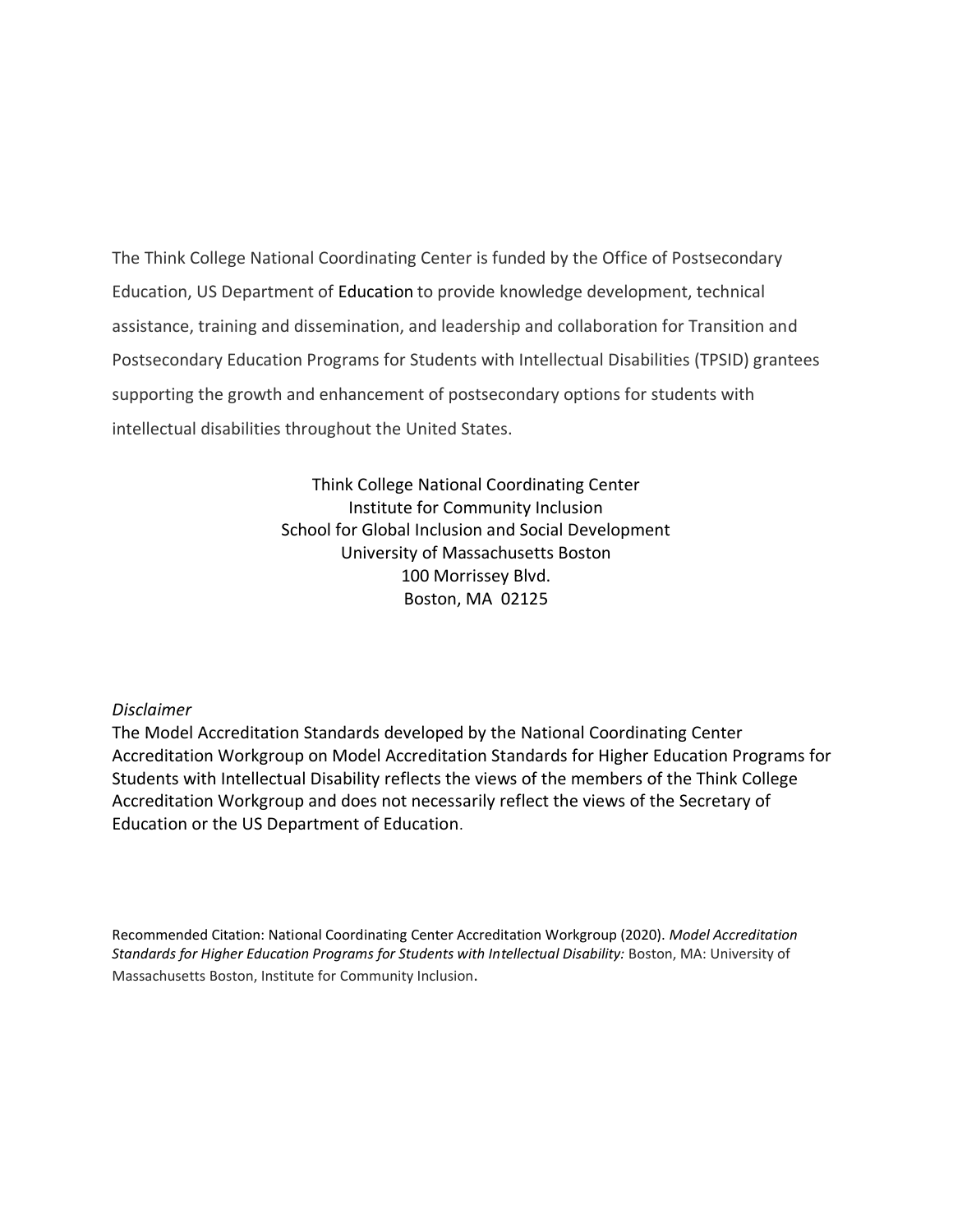# **INTRODUCTION**

The Higher Education Opportunity Act (HEOA) enacted in 2008 created exciting opportunities for students with intellectual disability (ID) to access federal financial aid and authorized both new model demonstration programs and a National Coordinating Center (NCC). The NCC, administered by Think College at the Institute for Community Inclusion, University of Massachusetts Boston, is charged with providing technical assistance, coordination, and evaluation of model demonstration programs.

The NCC is also required by HEOA to convene a Workgroup to develop and recommend model criteria, standards, and components of higher education programs for students with intellectual disability. The National Coordinating Center (NCC) Accreditation Workgroup issues a report in response to that statutory requirement.

The first NCC Accreditation Workgroup was convened from Fiscal Year 2011 to Fiscal Year 2016. That Workgroup developed draft standards, obtained significant public input, revised the model program standards and issued a [report](https://thinkcollege.net/think-college-news/accreditation-standards-report-to-congress) to Congress, the Secretary of Education and National Advisory Committee on Institutional Quality and Integrity on September 30, 2016.

The current NCC Accreditation Workgroup conducted a field test of these standards and significant public input that contributed substantially to the updated standards included herein. The revised model program accreditation standards also take into account progress in the field and new policy and implementation challenges and opportunities. The model standards include each area required by the federal regulations for the development of accreditation standards and have been developed to align with the requirements for a new accreditation agency. The Workgroup is currently preparing a new report on the standards that will be distributed when completed.

#### **ACCREDITATION WORKGROUP MEMBERS**

Stephanie Smith Lee, Chair, Senior Policy Advisor, National Down Syndrome Congress Carol Britton-Laws, Asst. Clinical Professor & Director Destination Dawgs, University of Georgia Jon Fansmith, Director, Government Relations, American Council on Education Wilbert L. Francis, Project Director, Open the Doors to College, Tarjan Center at UCLA Meg Grigal, Principal Investigator, Think College National Coordinating Center Debra Hart, Co-Principal Investigator, Think College National Coordinating Center David Michael Mank, Professor Emeritus, Indiana University Elise McMillan, Co-Director, Vanderbilt Kennedy Center, Vanderbilt University Deborah J. Amsden Micklos, Project Coordinator, University of Delaware Rachel Quenemoen, Senior Research Associate (retired) University of Minnesota Tracy Rand, Managing Director, Office of Specialized Services, Bergen Community College Denise Rozell, Director of Policy Innovation, Association of University Centers on Disabilities Jenni Sandler, Director, Access Services and ACHIEVE, Highline College Chrisann Schiro-Geist, Professor and Director, Institute on Disability, University of Memphis Terri L. Shelton, Vice Chancellor, University of North Carolina Greensboro Stephan J. Smith, Executive Director, Association on Higher Education and Disability Cate Weir, Project Director, Think College National Coordinating Center Madeleine Will, Co-Founder, Collaboration to Promote Self-Determination The late Roberta L. (Bobbie) Derlin, was an important member of the Workgroup, representing the National Advisory Committee on Institutional Quality and Integrity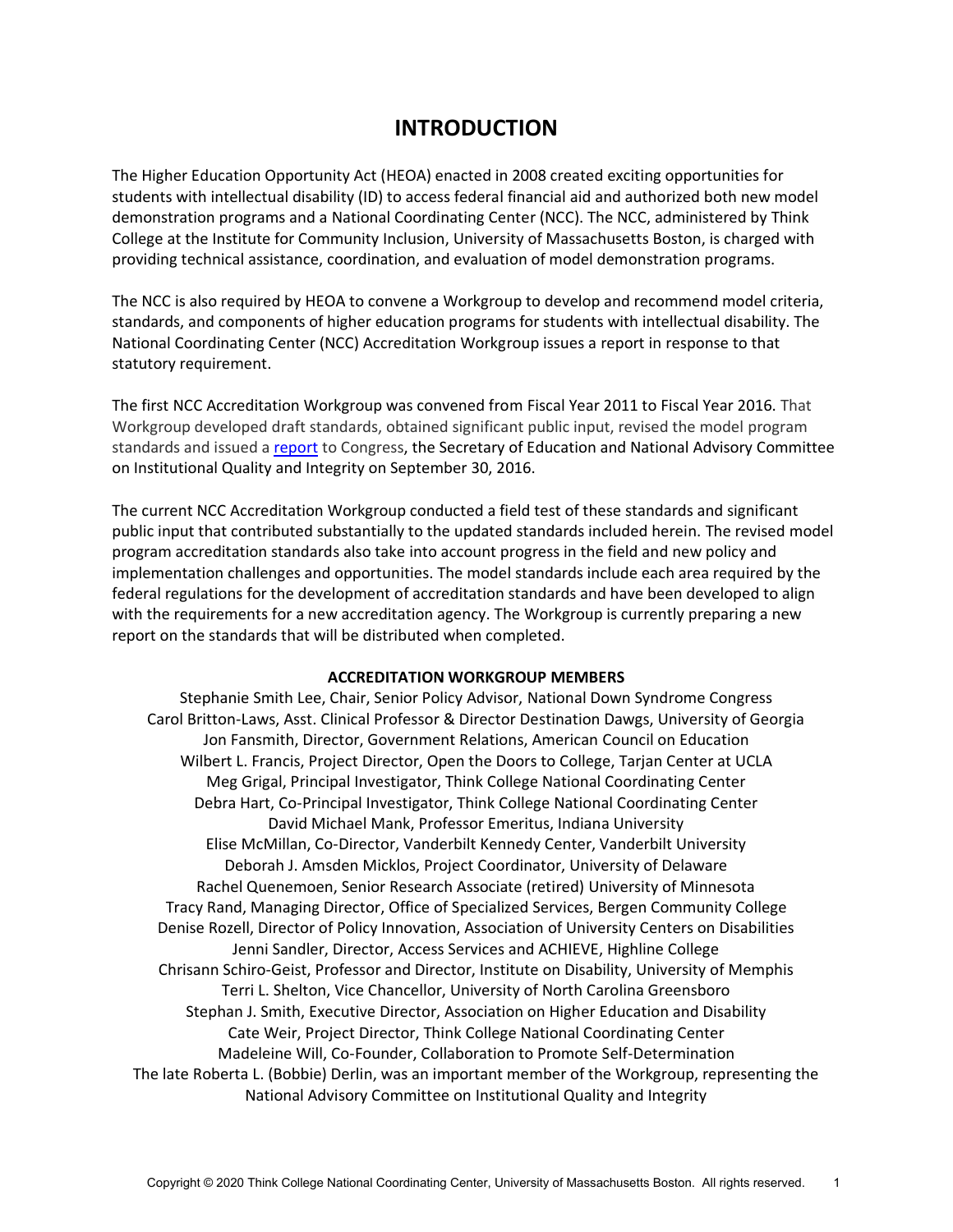# **MODEL ACCREDITATION PROGRAM STANDARDS**

# **MISSION STANDARDS**

### **Mission Standard 1:**

The program has a written mission statement that is consistent with the Higher Education Act (HEA) requirements that the program is a "degree, certificate, or non-degree program at an accredited institution that is designed to support students with intellectual disabilities (ID) who are seeking to continue academic, career and technical, and independent living instruction" in order to obtain competitive integrated employment (CIE).

### **Mission Standard 2:**

The written mission statement is communicated to prospective and current students, families, staff, faculty, and the public, and is reviewed at least every third year, or sooner if there are significant changes to the program.

# **STUDENT ACHIEVEMENT STANDARDS**

### **Student Achievement Standard 1:**

The program has established a Satisfactory Academic Progress (SAP) policy that includes criteria for evaluating student progress in academics, socialization, independent living and career development, and the impact of such evaluation on student advancement towards program completion. The program specifies how students' advance through a full course of study and maintain satisfactory academic progress.

### **Student Achievement Standard 2:**

The program has established a program level Student Learning Outcomes (SLO) assessment plan and a process that allows it to measure student achievement in varied domains including academics, social, independent living, and career development.

### **Student Achievement Standard 3:**

The program provides individualized learning plans for the student, for each college catalog course attended by the student, that identifies: what the student is expected to learn; how the student will be evaluated; and supports, strategies, accommodations or modifications that are needed for the student to master essential learning.

### **Student Achievement Standard 4:**

The program provides students with a written report at the end of each "academic unit" (semester, trimester, etc.), understandable to the student, that clearly indicates evidence of student progress in the areas of academics, socialization, independent living, and career/employment.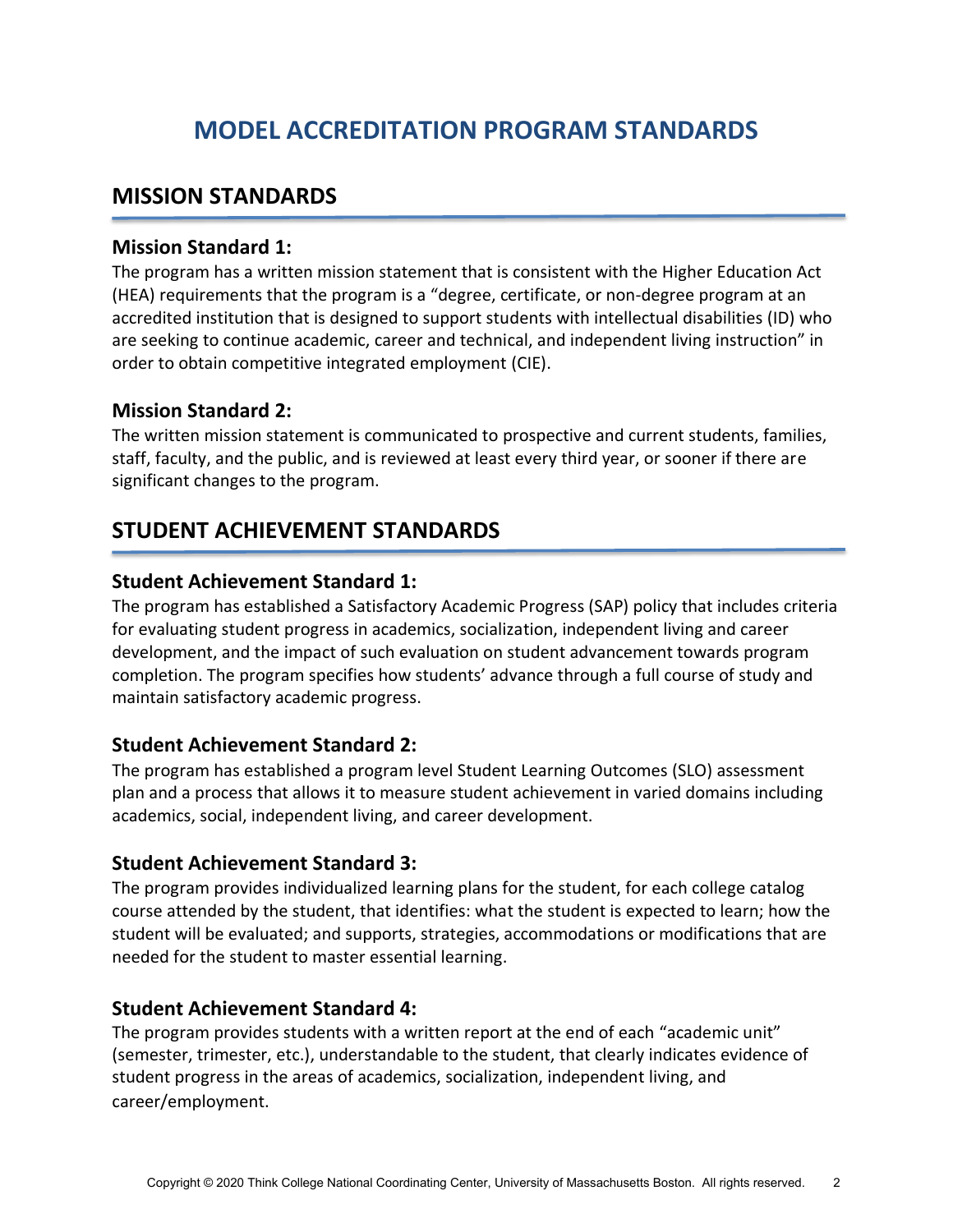# **Student Achievement Standard 5:**

The program sets goals for student pace of completion and retention rates that are ambitious but attainable and appropriate to the mission of the program. The program monitors and reports pace of completion and retention rates.

# **CURRICULUM STANDARDS**

# **Curriculum Standard 1:**

The program has an inclusive program of study that aligns with the statutory and regulatory requirements for a Comprehensive Transition and Postsecondary Program (CTP) in the HEA law and regulations and is consistent with the program's mission and program outcomes.

**Curriculum Standard 2:** The program utilizes and documents a person-centered planning approach that provides for maximum choice for the student within the inclusive program of study.

# **Curriculum Standard 3:**

Students with intellectual disabilities participate in a wide array of postsecondary level courses from multiple disciplines and departmental/college units that are part of the curriculum for degree or certificate programs.

# **Curriculum Standard 4:**

The inclusive program of study is delivered to students physically attending the institution, with some distance learning allowable if it is applicable to and benefits students with intellectual disability.

# **Curriculum Standard 5:**

The inclusive program of study includes instruction, internships, apprenticeships, or work-based learning, and other career development activities necessary to enable students to achieve and sustain competitive integrated employment (CIE) aligned with person-centered goals.

# **Curriculum Standard 6:**

The inclusive program of study includes student engagement in inclusive social experiences and other campus-based activities. Individualized support, instruction or activities necessary to enhance student social competence must be included in the inclusive program of study.

# **Curriculum Standard 7:**

The inclusive program of study includes individualized support, instruction or other activities designed to support development of students' independent living skills and be guided by each student's person-centered plan.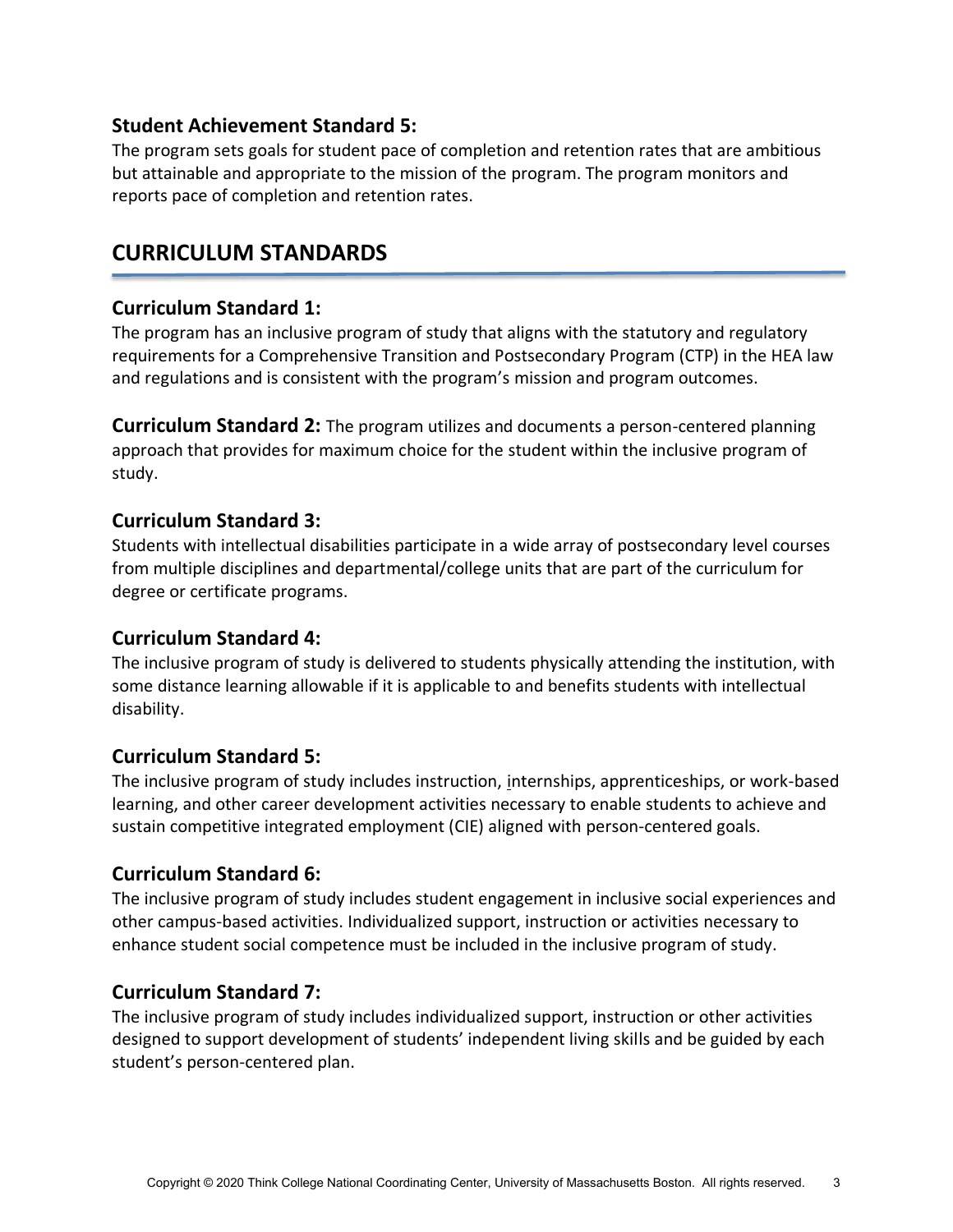# **FACULTY AND STAFF STANDARDS**

**Faculty and Staff Standard 1:** Staff and other professionals that work directly for the program have education and training commensurate with their roles and responsibilities and participate in ongoing professional development and training.

# **Faculty and Staff Standard 2:**

The program must ensure coordination of services and supports between the program and staff and other professionals who do not work directly for the institution, but serve in a support or instructional capacity for the students.

### **Faculty and Staff Standard 3:**

Program staff receive a job description that lists roles and responsibilities. Performance criteria are clear and evaluation is conducted on a regular basis, consistent with the policies of the institution.

### **Faculty and Staff Standard 4:**

Program management and leadership are retained for a reasonable period of time.

### **Faculty and Staff Standard 5:**

Other individuals who work with students, such as peer mentors and pre-professionals or professionals-in-training (such as individuals training to become educators, counselors, speech and language pathologists, occupational or physical therapists) are trained and supervised.

# **Faculty and Staff Standard 6:**

Training and technical assistance are provided to the institution's faculty and staff to develop learning environments, courses and instruction according to the principles of universal design for learning.

### **Faculty and Staff Standard 7:**

Information and support about the impact of an individual student's disability on learning, and strategies to support, instruct and assess the student, are offered to the institution's faculty and staff to improve and optimize the student's learning in courses taught by that faculty or staff.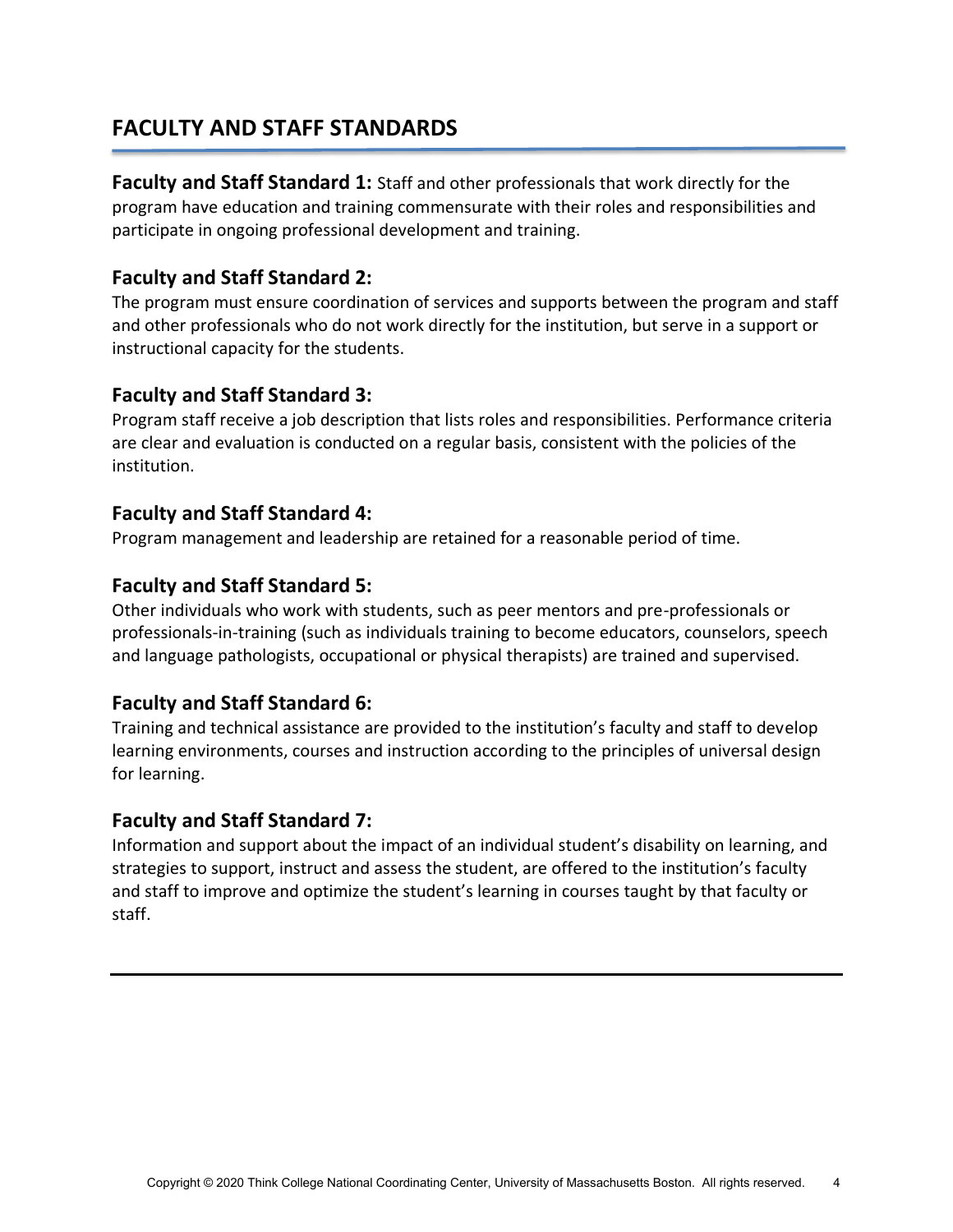# **FACILITY, EQUIPMENT AND SUPPLY STANDARDS**

# **Facility, Equipment and Supply Standards 1:**

Students in the program have access to institutional facilities, equipment and supplies consistent with other students with the same student status.

# **ADMINISTRATIVE AND FISCAL CAPACITY STANDARDS**

### **Administrative and Fiscal Capacity Standard 1:**

The program is a part of a department or unit of the institution, with a recognized place within its administrative structure.

### **Administrative and Fiscal Capacity Standard 2:**

The program seeks and considers ongoing input on program development, policies and practices from a variety of stakeholders that includes students, alumni and parents.

### **Administrative and Fiscal Capacity Standard 3:**

Programs have a viable plan for current and future fiscal sustainability.

# **STUDENT SERVICES STANDARDS**

### **Student Services Standard 1:**

The admission policies and practices ensure that all students who are admitted meet the definition of "students with intellectual disabilities" in the HEA law and regulations.

### **Student Services Standard 2:**

The program provides academic, employment, personal and other advising and counseling, based on person-centered planning and individual interests and needs, and in collaboration with existing institutional services.

### **Student Services Standard 3:**

Students and families are included in the institution's general orientation programs and additional orientation is provided as needed.

### **Student Services Standard 4:**

General information regarding the institution and the program is communicated to students and families on an ongoing basis. The program has a stated process for family engagement and communication that reflects clearly defined roles and responsibilities for students, families and staff.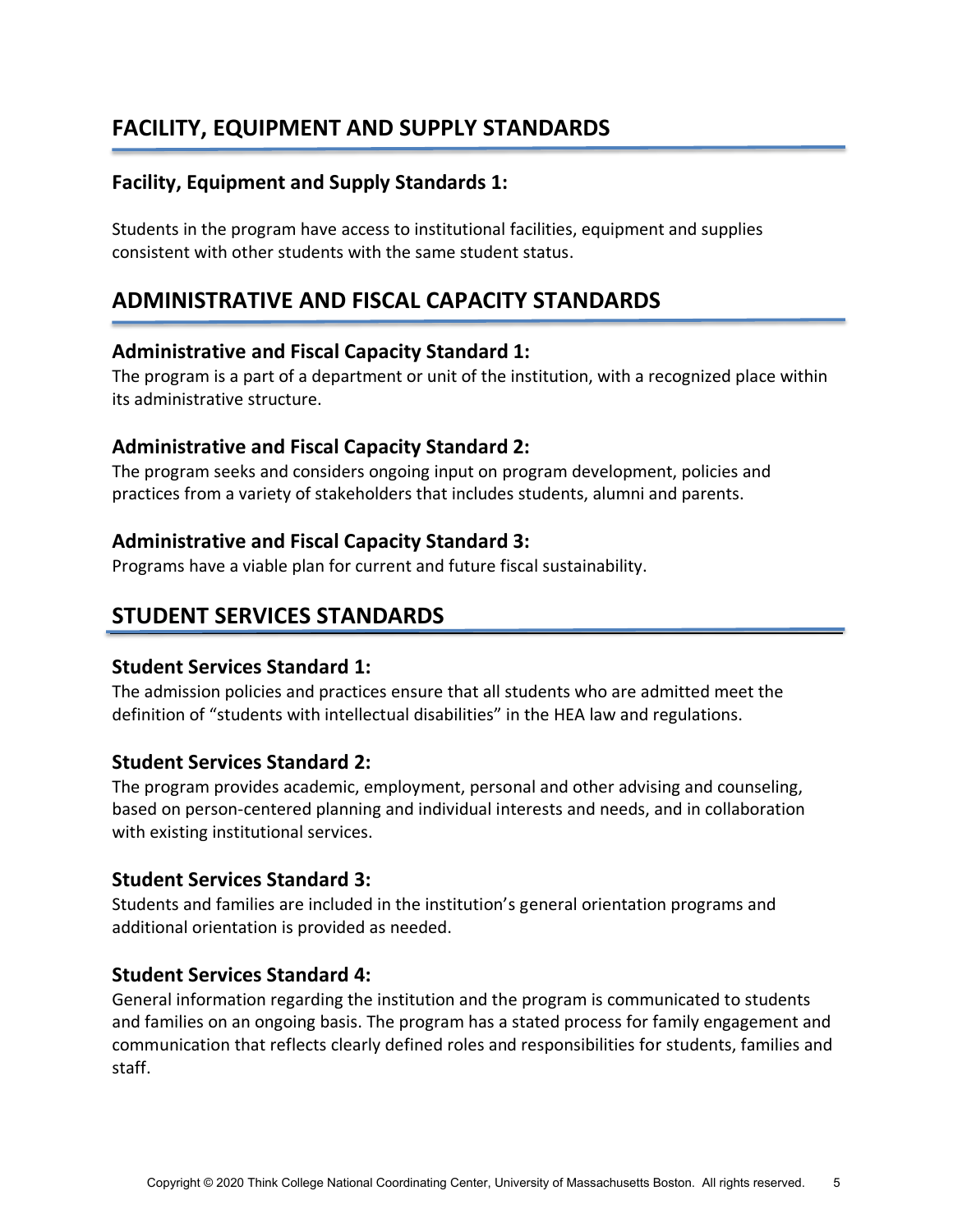# **Student Services Standard 5:**

Students in the program have access to services, and social and recreational activities, consistent with other students with the same student status.

# **Student Services Standard 6:**

Individualized supports are provided to students designed to enable the students to seek and sustain competitive, integrated employment (CIE). Supports are provided based on the student's interests and person-centered plan.

# **LENGTH AND STRUCTURE OF PROGRAM OF STUDY STANDARDS**

# **Length and Structure of Program of Study Standard 1:**

The program aligns with the college calendar and specifies the number of weeks of instructional time and the number of clock hours in the program, including the equivalent clock hours that fulfill requirements of the program credential

# **Length and Structure of Program of Study Standard 2:**

The program clearly describes the educational credential or credentials offered (e.g., degree, certificate, or non-degree credential) that is issued by the institution.

# **STUDENT COMPLAINTS STANDARDS**

# **Student Complaint Standard 1:**

The program has established relationships with offices within the institution involved with student complaints or discipline, in order to facilitate communication and collaboration.

# **Student Complaints Standard 2:**

The institution's grievance procedures are understandable, provided to, and discussed with, students in the program and their parents.

# **Student Complaints Standard 3:**

Support is provided to students who have complaints lodged against them as well as students who seek to lodge a formal written complaint. Support is available throughout the grievance process and throughout any actions that result and if a student is at risk of being expelled or urged to exit the program.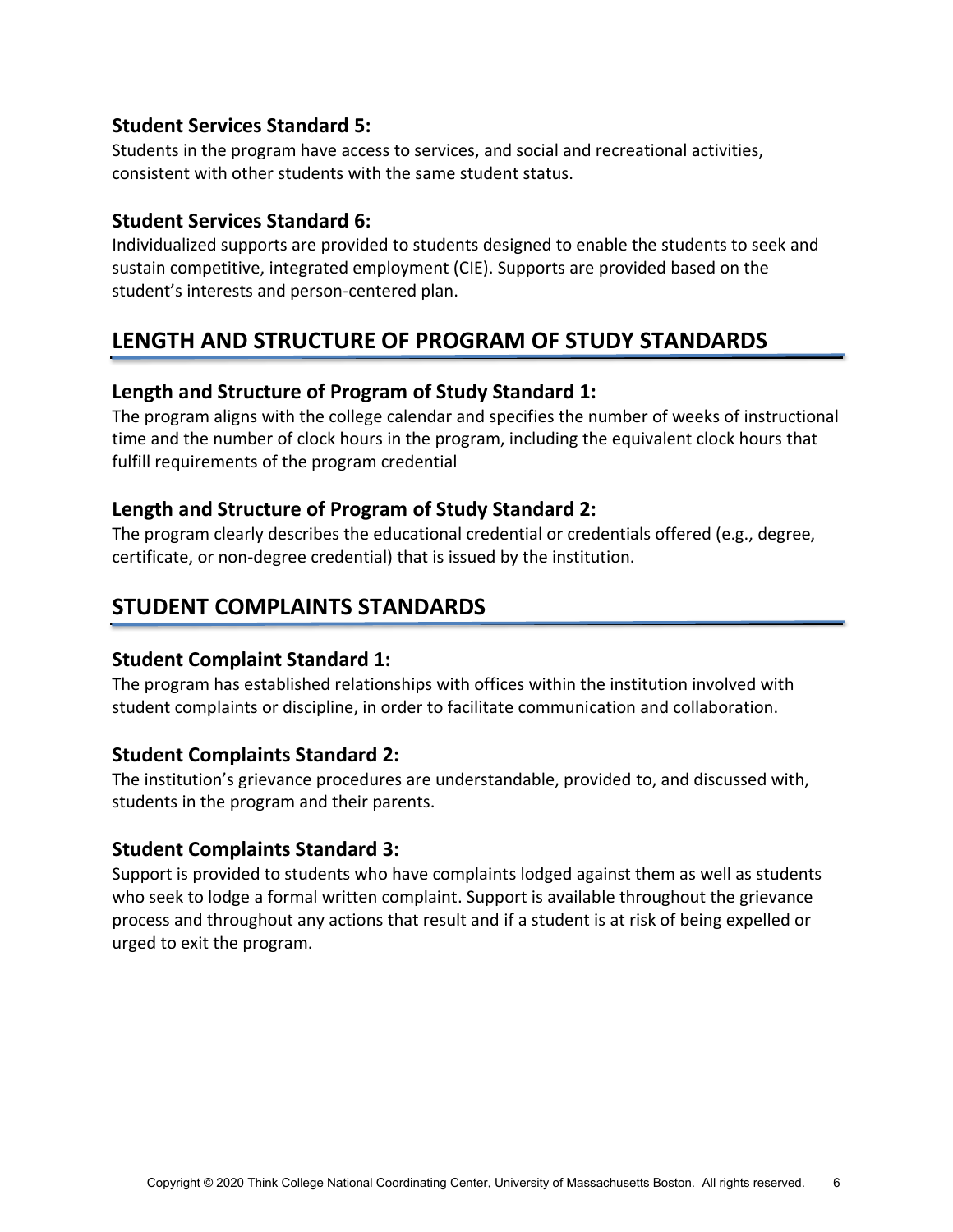# **PROGRAM DEVELOPMENT, PLANNING AND REVIEW STANDARDS**

### **Program Development, Planning, and Review Standard 1:**

The program, along with key stakeholders, evaluates its program components, student assessment practices, student services, policies, activities, student learning outcomes and program outcomes, at a minimum of every three years. The program implements program revisions based on the evaluation for continuous quality improvement.

### **Program Development, Planning and Review Standard 2**:

The institution verifies that students who receive federal financial aid meet the definition of a student with an intellectual disability in the HEA law and regulations.

# **These standards, along with associated guidance, review requirements and next steps are included in the next section of this document.**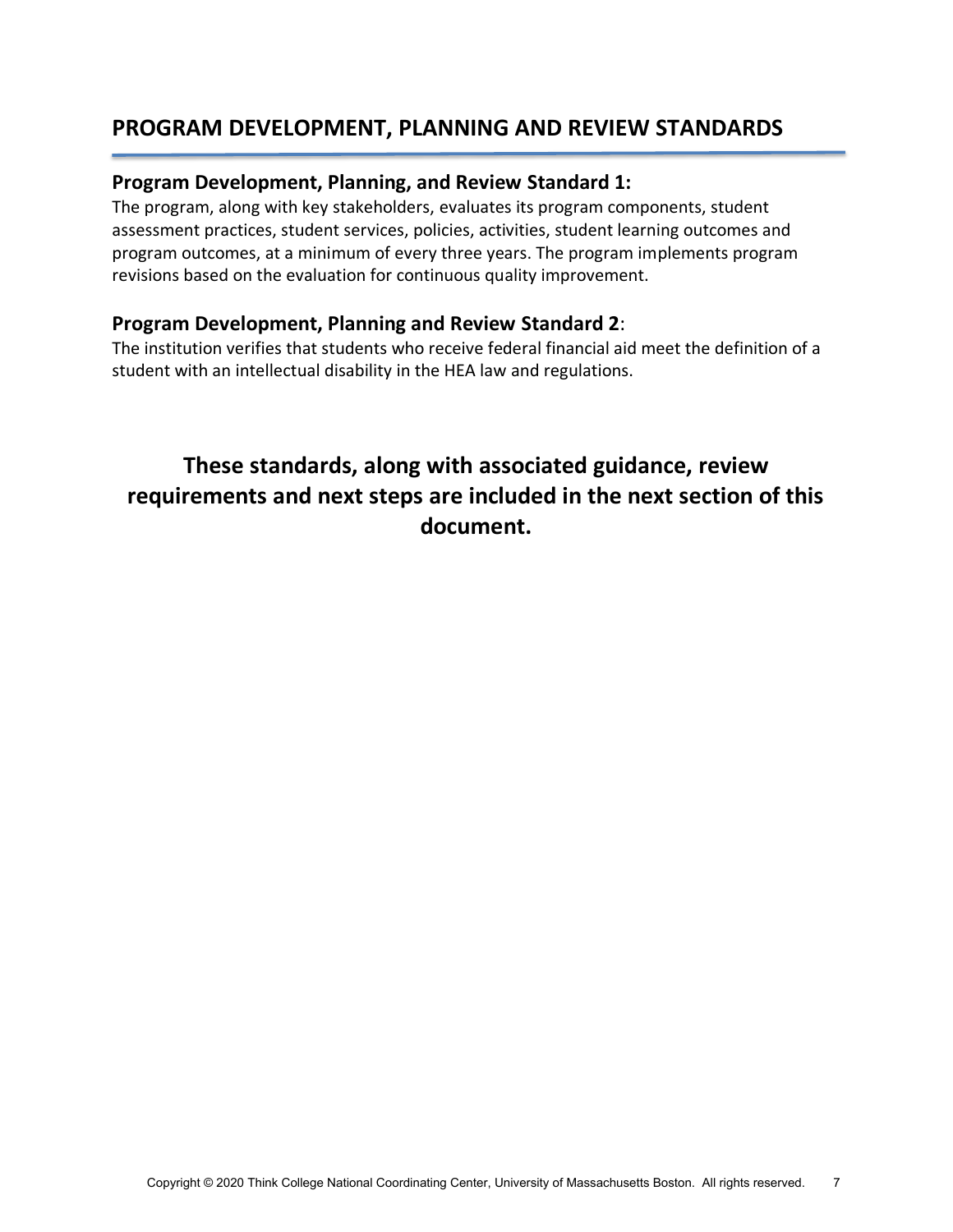# **MODEL ACCREDITATION PROGRAM STANDARDS**

**With Guidance, Review Requirements and Next Steps**

# **MISSION STANDARDS**

### **Mission Standard 1:**

The program has a written mission statement that is consistent with the Higher Education Act (HEA) requirements that the program is a "degree, certificate, or non-degree program at an accredited institution that is designed to support students with intellectual disabilities (ID) who are seeking to continue academic, career and technical, and independent living instruction" in order to obtain competitive integrated employment (CIE).

### **Guidance**

The mission statement must be consistent with the statutory and regulatory requirements in the HEA. However, a mission statement is not required to explicitly include the language from the definition of a "student with an intellectual disability" and the definition of a "Comprehensive Transition and Postsecondary Program for Students with Intellectual Disabilities" (CTP) in the HEA. The intent of this standard is to ensure that the mission standard aligns with the law and does not contradict it. For instance, the HEA states that programs must serve students with ID. A mission statement that affirms that the program serves students with a variety of disabilities would be contradictory to the intent and language in the HEA. See glossary for CTP, ID, and CIE definitions.

The term "gainful employment" is used in the CTP definition in HEA. However, the U.S. Department of Education (ED) no longer considers CTPs to be gainful employment programs. The updated term "competitive integrated employment" is used instead, as it is defined in the Workforce Innovation and Opportunity Act (WIOA) and that definition may be found in the glossary.

### **Required for Review**

- Provide the mission statement.
- Describe how the mission aligns to the HEA ID and CTP definitions.
- Provide documentation that the institution is accredited, including the name of the recognized accrediting agency that has accredited the institution.

# **Mission Standard 2:**

The written mission statement is communicated to prospective and current students, families, staff, faculty, and the public, and is reviewed at least every third year, or sooner if there are significant changes to the program.

### **Guidance**

The mission statement is communicated to a variety of stakeholders through multiple communication channels. There must be a process in place that outlines the schedule and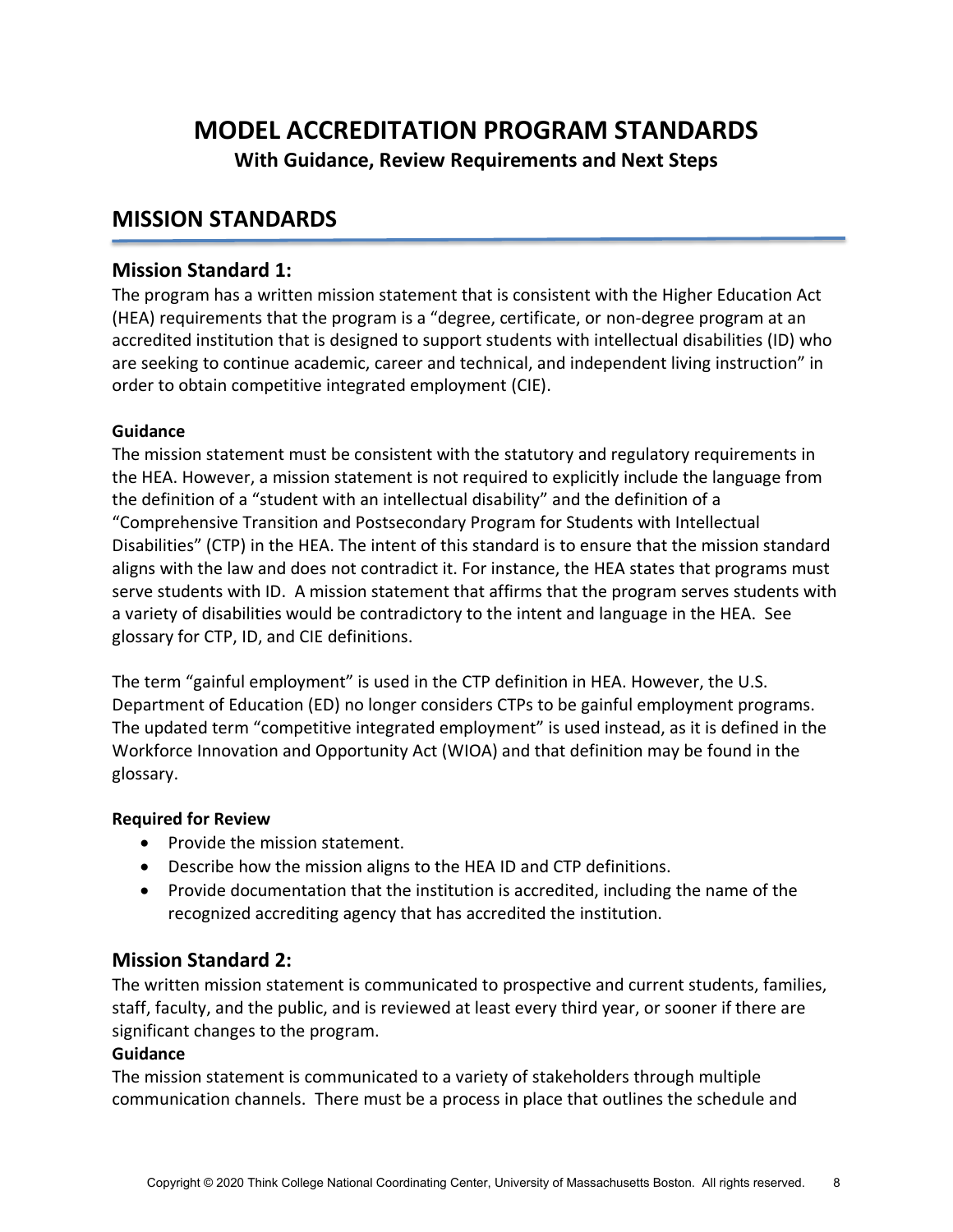conditions under which the mission statement is reviewed by both internal and external stakeholders, and revised, if necessary, on a regular basis.

### **Required for Review**

- Indicate how the mission statement is communicated to prospective students, students, families, staff, faculty, and the public.
- State when the current mission statement was written or last revised
- State the process and timeline for periodic evaluation of the mission statement.

# **STUDENT ACHIEVEMENT STANDARDS**

# **Student Achievement Standard 1:**

The program has established a Satisfactory Academic Progress (SAP) policy that includes criteria for evaluating student progress in academics, socialization, independent living and career development, and the impact of such evaluation on student advancement towards program completion. The program specifies how students' advance through a full course of study and maintain satisfactory academic progress.

### **Guidance**

The federal definition of Satisfactory Academic Progress is: "A required measurement of a student's academic progress towards their academic goal. Progress must be measured by both grade-based (qualitative) and time/pace of completion (quantitative) standards. For programs lasting one year or less, SAP must be assessed at the end of each payment period. For programs lasting more than one year, SAP must be assessed annually (corresponding with the end of a payment period). SAP must be measured cumulatively."

The preceding federal SAP definition addresses measurement of a student's *academic* progress, based on substantial public input, SAP for these programs must also address measurement of student progress in the areas of *socialization, independent living and career development*.

### **Required for Review**

- Provide the institution's SAP, and describe how this is applied to students in the program.
- Provide the program SAP policy, including information about how SAP is measured in academics, socialization, career development and independent living.

### **Next Steps**

We recommend that the U. S. Department of Education fund the development and dissemination of resources and strategies to use in determining what an individual student with ID is expected to learn, and how to assess progress in traditional classes, based on best practice. Such resources and strategies are needed to determine student progress in all areas (academic, career or technical, and independent living).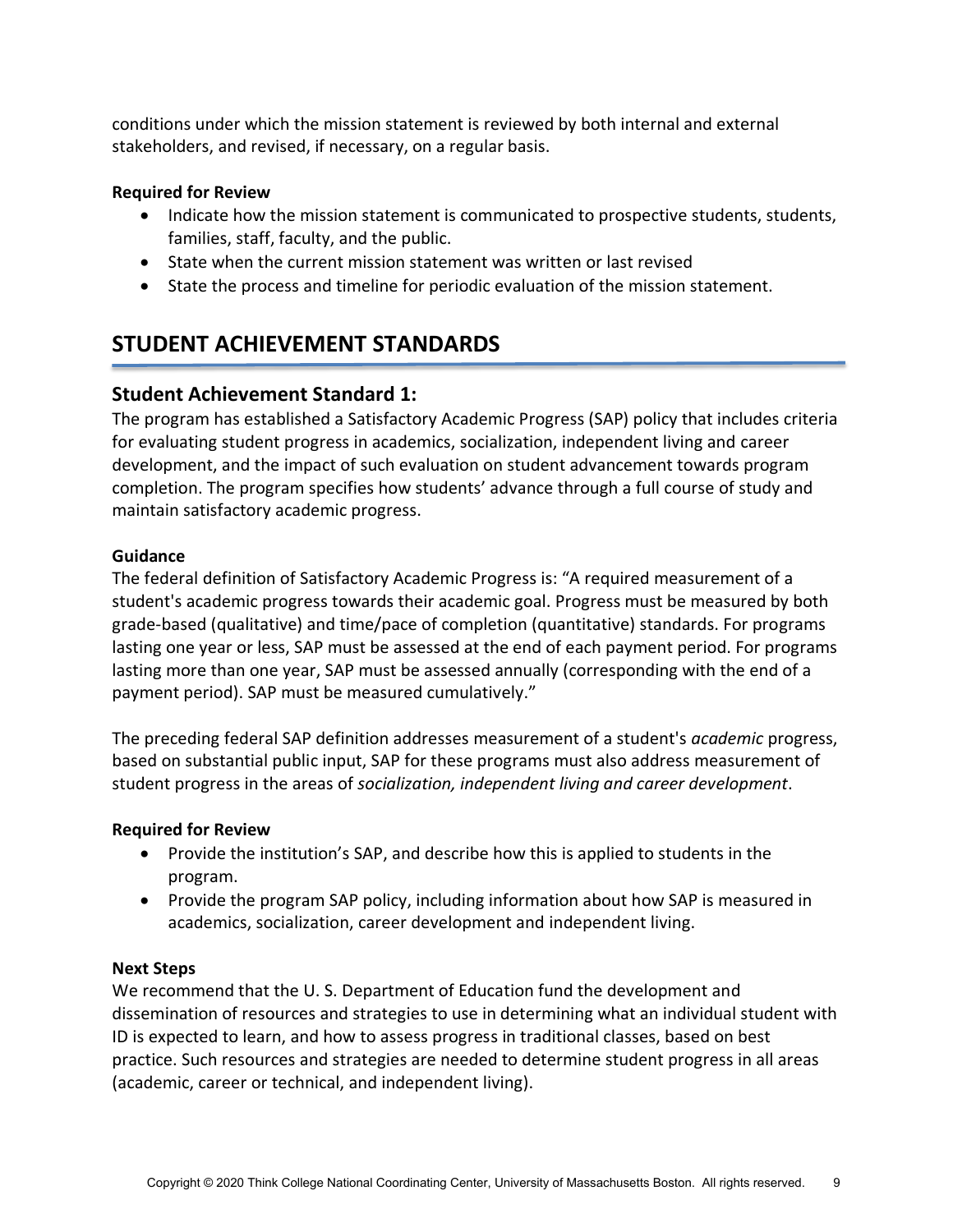# **Student Achievement Standard 2:**

The program has established a program level Student Learning Outcomes (SLO) assessment plan and a process that allows it to measure student achievement in varied domains including academics, social, independent living, and career development.

### **Guidance**

Student learning outcomes (SLOs) articulate what students know and can do in various domains upon completion of the program. SLOs should be appropriate to the nature of the program, clear, concise, measurable, and observable. The process/plan will include written student learning outcomes expected of all students in the program, the methods to assess the extent to which the SLO's are met, and a schedule that indicates when data are collected and analyzed.

The Student Learning Outcomes Assessment Plan must contain the following elements:

- Written Student Learning Outcomes (SLOs), which include the following key elements:
	- $\triangleright$  Who: (the student) "Upon completion of this program, students will be able to..."
	- $\triangleright$  What: skill/information
	- $\triangleright$  How learning/attainment is demonstrated: Example: exam, project, presentation, portfolio, etc.
	- $\triangleright$  Description of the methods that will be used to assess the extent to which the SLOs are met, i.e. letter grades, rubric graded, pass/fail, etc.
- The data that will be collected; and
- A schedule that indicates when data are collected and analyzed (at least annually).

### **Required for Review**

- State the student learning outcomes for the program.
- Describe the plan and process used to determine if the SLOs are achieved.
- Provide the schedule for collecting and analyzing the data.
- Indicate how the information regarding the achievement of student learning outcomes is shared and with whom.

# **Student Achievement Standard 3:**

The program provides individualized learning plans for the student, for each college catalog course attended by the student, that identifies: what the student is expected to learn; how the student will be evaluated; and supports, strategies, accommodations or modifications that are needed for the student to master essential learning.

### **Guidance**

All students in the program participating in college catalog courses must have a learning plan for the course. "College catalog course" refers to courses in the college catalog that are taken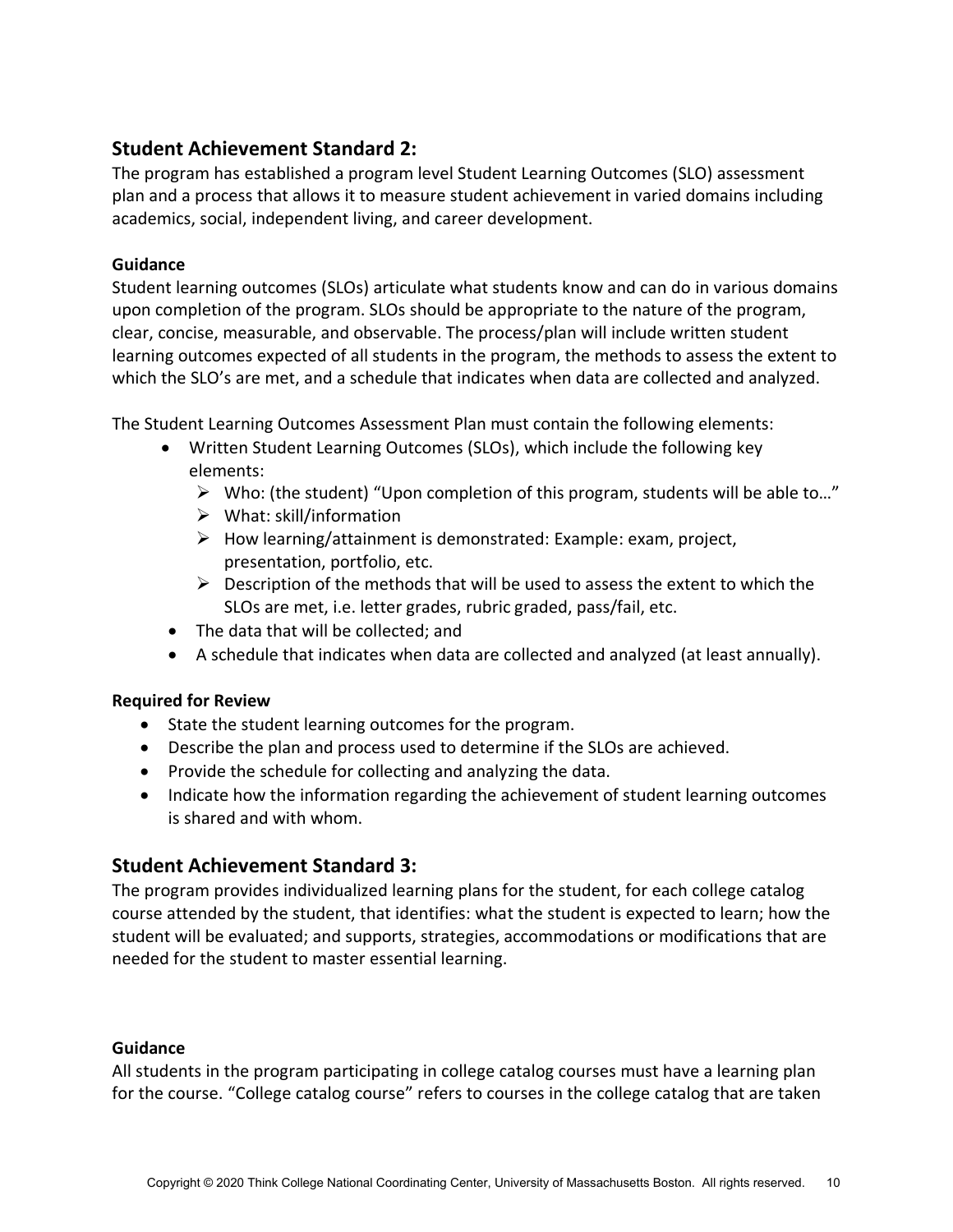by matriculating students for credit towards a degree or certificate. Supports, strategies, and accommodations identified in the student's person-centered plan are included in the learning plan.

Programs have a process to outline the individual learning goals and expectations for each student in each college class that is based on the course syllabi and the learning goals for all students in the class, with accommodations and modifications as needed. Note that modifications are only allowed if the course is being audited or otherwise not taken for credit towards a degree. The learning plan will be shared with the student and with the faculty member teaching the course. The program staff will support the student in learning the material, if needed, and to the extent possible will collaborate with the faculty member on evaluation of student learning.

The individual learning plans must be developed by a professional staff person or faculty member. If undergraduate or graduate students are involved they must be under the supervision of professional staff.

### **Required for Review**

- Describe the process for analyzing syllabi and course expectations, identifying what individual students are expected to learn, and how they will be evaluated and supported.
- Provide several redacted examples of such plans, including the course syllabi upon which it is based.
- Indicate the position(s) of the individuals who conduct this process (such as faculty, program staff, graduate students, etc.).

# **Student Achievement Standard 4:**

The program provides students with a written report at the end of each "academic unit" (semester, trimester, etc.), understandable to the student, that clearly indicates evidence of student progress in the areas of academics, socialization, independent living, and career/employment.

### **Guidance**

The written reports are reviewed with the student at a minimum at the end of each academic unit. These records are retained for a period of seven years.

### **Required for Review**

- Provide a description of the assessment processes used by the program to determine student achievement. i.e. rubrics, pass/fail, academic grades, portfolios, etc. in each area.
- Provide a copy of the report format that is reviewed with the student, the timeline for report review, and a description of how the report is made understandable to the student.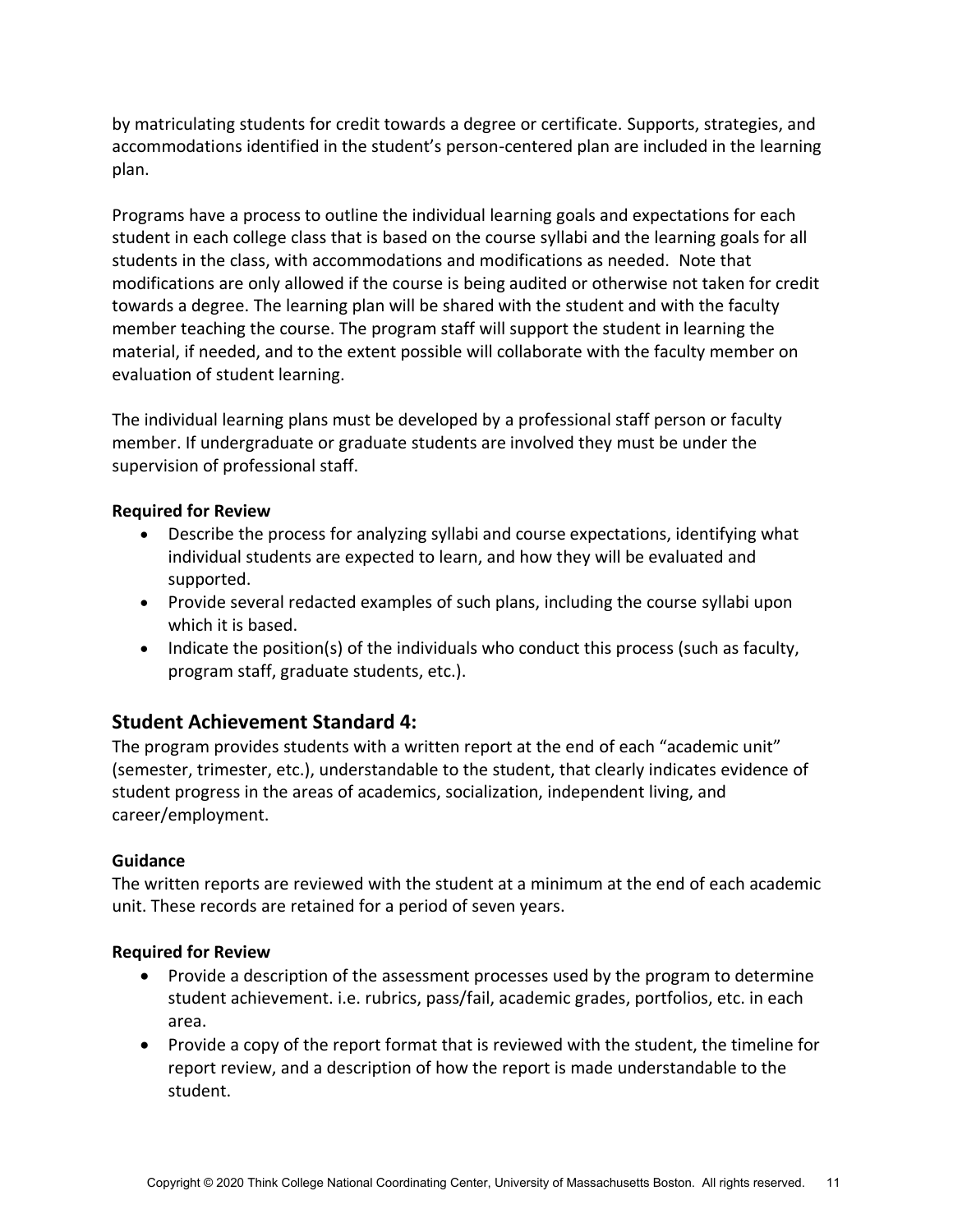• Provide several samples of redacted student reports.

### **Student Achievement Standard 5:**

The program sets goals for student pace of completion and retention rates that are ambitious but attainable and appropriate to the mission of the program. The program monitors and reports pace of completion and retention rates.

### **Guidance**

Completing the program within a reasonable period of time is important for student retention and success. Retention is also a key factor in determining if a program is meeting the needs of its students and for accountability purposes.

### **Required for Review**

- Provide the goals set by the program for student pace of completion (the amount of time it takes students to complete the program). Provide the actual results – the number and percentage of students who completed the program on time during recent years. For students who did not complete the program on time, provide information about how long they took to complete. Such information must be provided by class (Freshman, etc.)
- Provide the goals set by the program for student retention rates (the number and percentage of students who remain in the program) by class (Freshman to Sophomore year, etc.) and the actual results for recent years. Indicate the reasons students provide for leaving the program prior to program completion.
- Documentation that the data are made publicly available.

# **CURRICULUM STANDARDS**

### **Curriculum Standard 1:**

The program has an inclusive program of study that aligns with the statutory and regulatory requirements for a Comprehensive Transition and Postsecondary Program (CTP) in the HEA law and regulations and is consistent with the program's mission and program outcomes.

### **Guidance**

An "inclusive program of study" refers to the courses, expectations and requirements needed to earn the credential awarded by the program and for program completion. It must align with the HEA requirements in the definition of a Comprehensive Transition and Postsecondary Program (CTP), although it is not necessary to include the HEA language in the inclusive program of study description. An individual student's course of study within the program will be determined through a person-centered plan.

Specific aspects of the CTP definition are covered in various standards. With respect to the inclusion requirements in the CTP definition, students in the program must be socially and academically integrated with non-disabled students to the maximum extent possible. The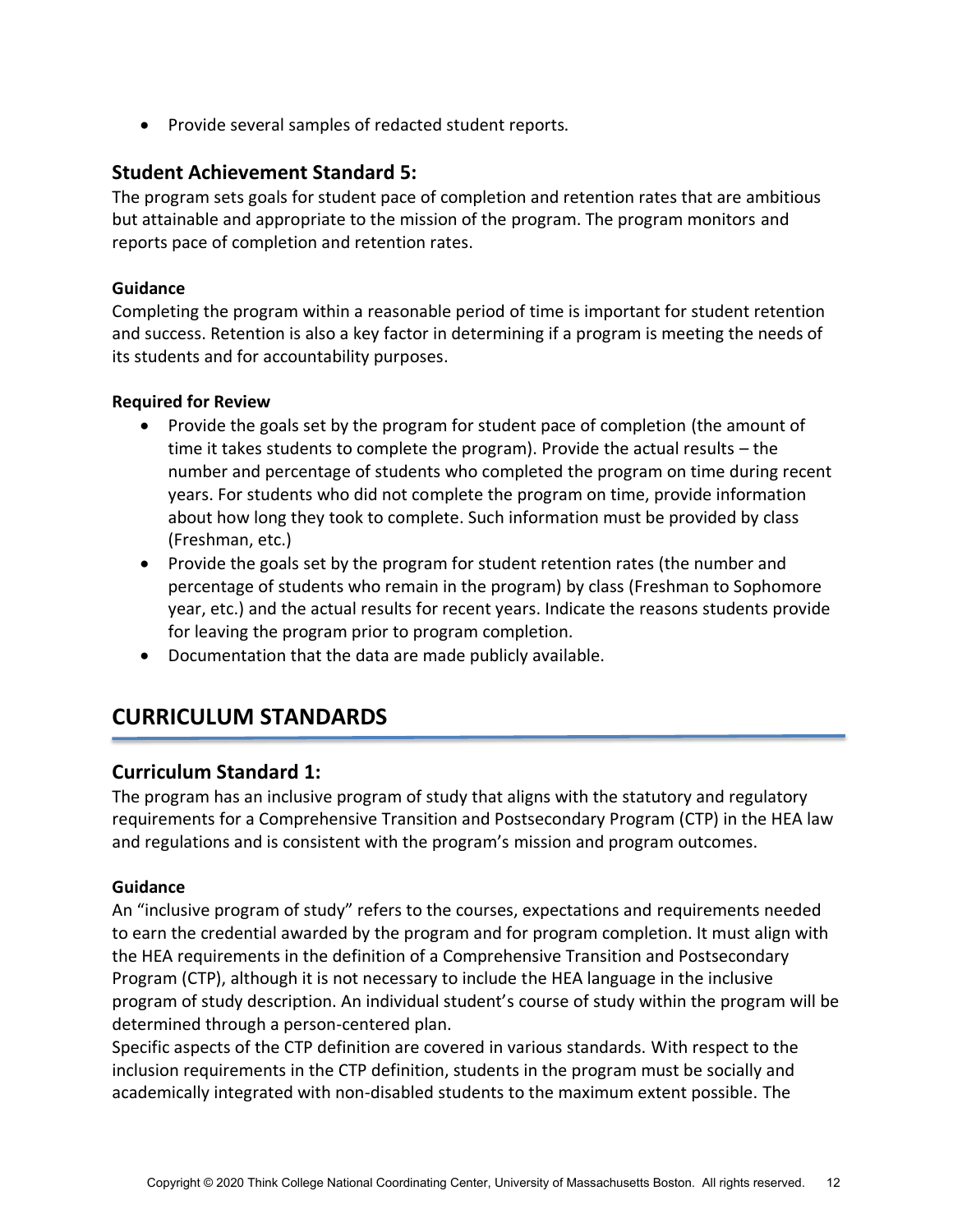program must ensure and document that students meet the minimum 50% inclusion requirements in the HEA, which states that at least half of the students' time must focus on academic components through one or more of the following:

- Coursework with students without disabilities, including taking courses for credit, or auditing (or otherwise participating in courses for which the student does not receive regular, academic credit) or taking non-credit bearing, non-credit courses.
- Participating in internships or work-based training in settings with individuals without disabilities

The inclusive program of study describes a list of courses, additional learning experiences including campus membership, social engagement and independence development activities, and career development and employment activities that make up the requirements that all students must complete to earn the credential.

Students use person centered planning to choose courses and other learning activities to participate in that support their personal goals, while still meeting the overall requirements of the inclusive program of study. Students complete the number of hours and the range of experiences that are required but have choice within that structure to the greatest extent possible. In the case where they are pursuing a course of study that leads to an industry recognized credential such as childcare assistant, there are likely to be specific courses required in order to earn the credential.

As indicated in the introduction, this standard applies whether or not the U.S. Department of Education has approved the program as a CTP for financial aid purposes. If the program has been approved as a CTP by the Department, evidence of meeting this standard must still be provided. CTP approval from the Department is not required in order for the program to be accredited.

### **Required for Review**

- State the intended program outcomes for the program (broad program goals).
- Provide a description of the inclusive program of study that includes a clear and detailed outline that illustrates all required activities of the inclusive program of study that leads to a program credential.
- Provide the program of study description that clearly documents that the students spend at least half-time in courses with students without disabilities or internships or work-based learning experiences, which may include apprenticeships or paid jobs, in settings with individuals without disabilities.

# **Curriculum Standard 2:**

The program utilizes and documents a person-centered planning approach that provides for maximum choice for the student within the inclusive program of study.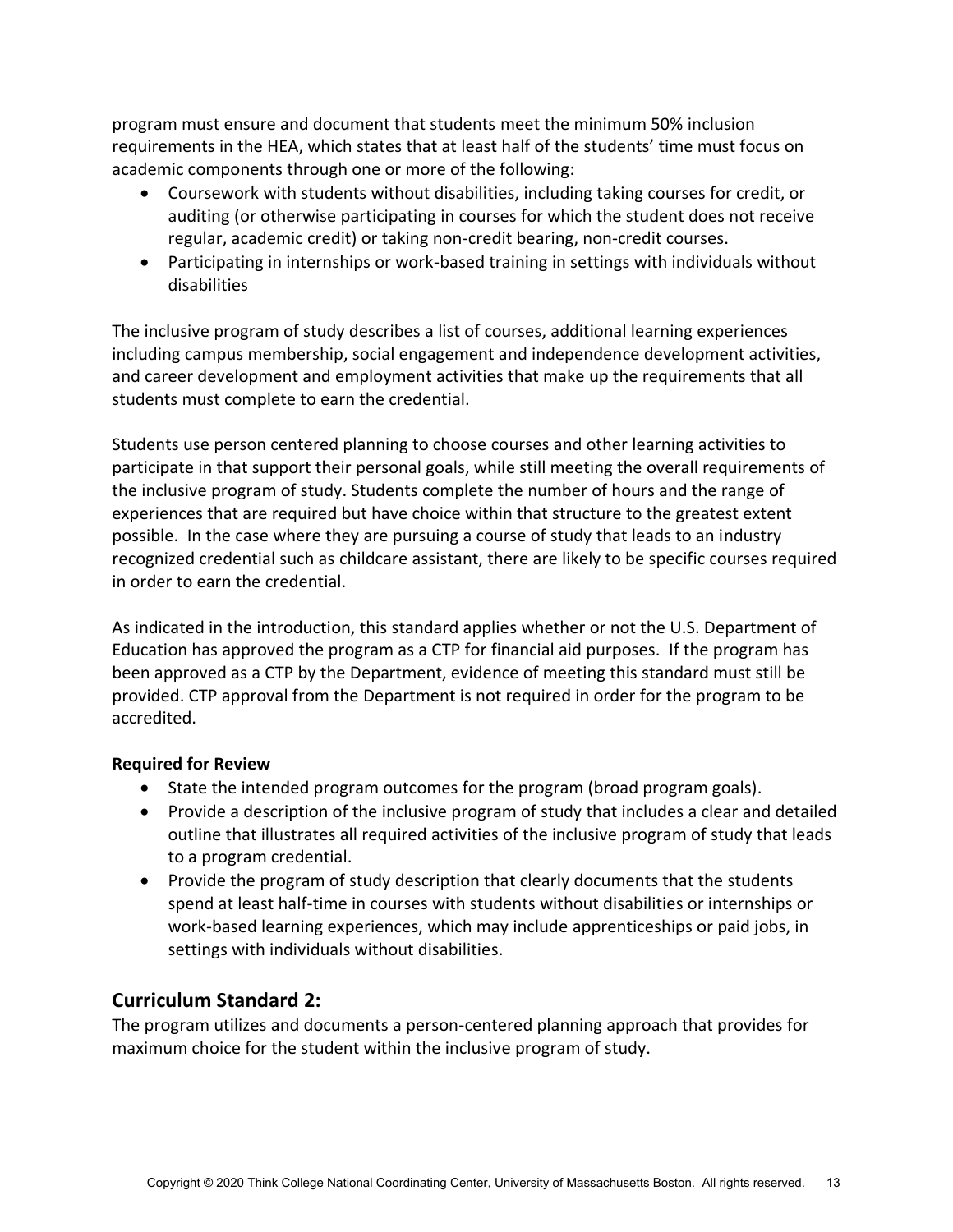#### **Guidance**

In the context of inclusive higher education, person centered planning (PCP) is used as a framework to plan activities, courses, supports, problem-solving, etc. that include specific goals that serve as an action plan to achieve the student's vision for his or her future. A variety of planning tools may be used for PCP, and some programs develop their own tool. More information on PCP and a description of various PCP planning tools may be found at [http://project10.info/DPage.php?ID=103.](http://project10.info/DPage.php?ID=103) If the tool that is used results in graphics, partial sentences, etc. then the PCP must be written in understandable, plain language.

The PCP is a "living document" that is reviewed and, if needed, updated each "academic unit" (semester, trimester, etc.). A few states have specific requirements regarding PCP for purposes such as the use of Self-Determination Funds. The PCP requirement in this standard is not intended to duplicate other PCPs the student may be involved in, nor is it intended to create bureaucratic requirements. Rather, the intent is to have the student's educational experience guided by a student-focused plan with specific goals and action steps that will lead to the student's vision for his or her future.

The PCP must include a description of "what works" for the student, including learning strategies, accommodations, and individualized supports and services. There is no expectation or requirement that the PCP be a lengthy document.

#### **Required for Review**

- State the tool that is used for person centered planning.
- If the program has developed a program-specific planning tool, share that tool.
- Describe how person-centered planning informs the individual course of study for each student (i.e. how does it inform course selection or employment experiences, social experiences, etc.)
- State how often the PCP's are reviewed and updated, as needed.
- Share several completed PCPs, with personal information redacted.

# **Curriculum Standard 3:**

Students with intellectual disabilities participate in a wide array of postsecondary level courses from multiple disciplines and departmental/college units that are part of the curriculum for degree or certificate programs.

### **Guidance**

Students must have a wide array of course options from which to choose. Limiting students to a few options, such as only physical education courses, is not acceptable.

However, some programs may have a set curriculum that leads to a credential in a specific career, which would by necessity limit choice in terms of academic courses. In those cases, the required curriculum may be used, but the program must still meet the requirements in the law,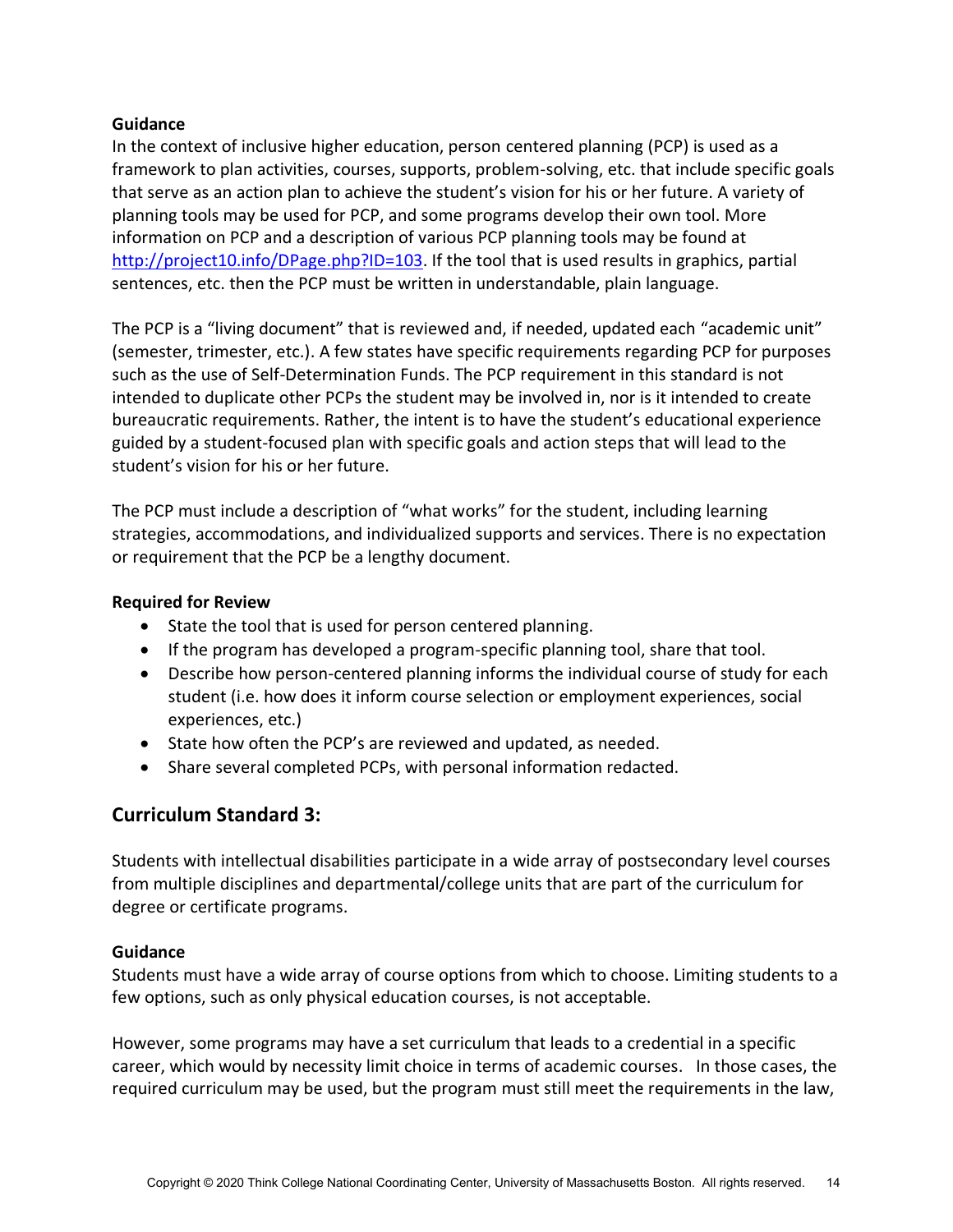as outlined in Curriculum Standard 1, that students spend at least 50% of their time in courses with non-disabled students or work settings with non-disabled individuals.

### **Required for Review**

- If restrictions exist that limit course access for students in the program at the institution, state the access policy.
- Provide a list of the college catalog courses that are part of the curriculum for degree or certificate programs that are, or have been, taken (for credit, audit, or other participation) by students in the program, indicating how many students in the program have taken these courses in the recent past.
- The list must indicate the course department or discipline. The college catalog courses included in the list must not be "specialized" courses only for students with ID.
- Share several examples of redacted transcripts that clearly show the college catalog courses taken by the students.
- If a set curriculum is used for a career-specific certificate, provide the curriculum and information about how the students' participation meets the minimum 50% requirement.

# **Curriculum Standard 4:**

The inclusive program of study is delivered to students physically attending the institution, with some distance learning allowable if it is applicable to and benefits students with intellectual disability.

### **Guidance**

The CTP definition in the HEA regulations states that the program "(2) Is delivered to students physically attending the institution". The preamble to the HEA Title IV regulations states "The Department does not wish to regulate to preclude all distance courses for students with intellectual disability and may permit a limited number of courses to be delivered via distance, as long as the institution explains why it believes the course is applicable to, and benefits, students with intellectual disability. Similarly, we wish to clarify that a comprehensive transition and postsecondary program may include an internship for students or other activities that are located off-campus--the physically-attending requirement does not exclude these activities."

Therefore, the program may offer off-campus learning opportunities including internships, apprenticeships, or other work experiences. A limited number of courses may be permitted via distance learning, as long as the institution explains why it believes the course is applicable to, and benefits, students with intellectual disability. Learning may also include some online aspects of in-person classes.

The requirement limiting distance learning does not apply when the institution of higher education is closed for public health reasons or due to a natural disaster. In such cases, distance learning is allowed however institutions must still provide social and academic inclusion, and individualized supports for students.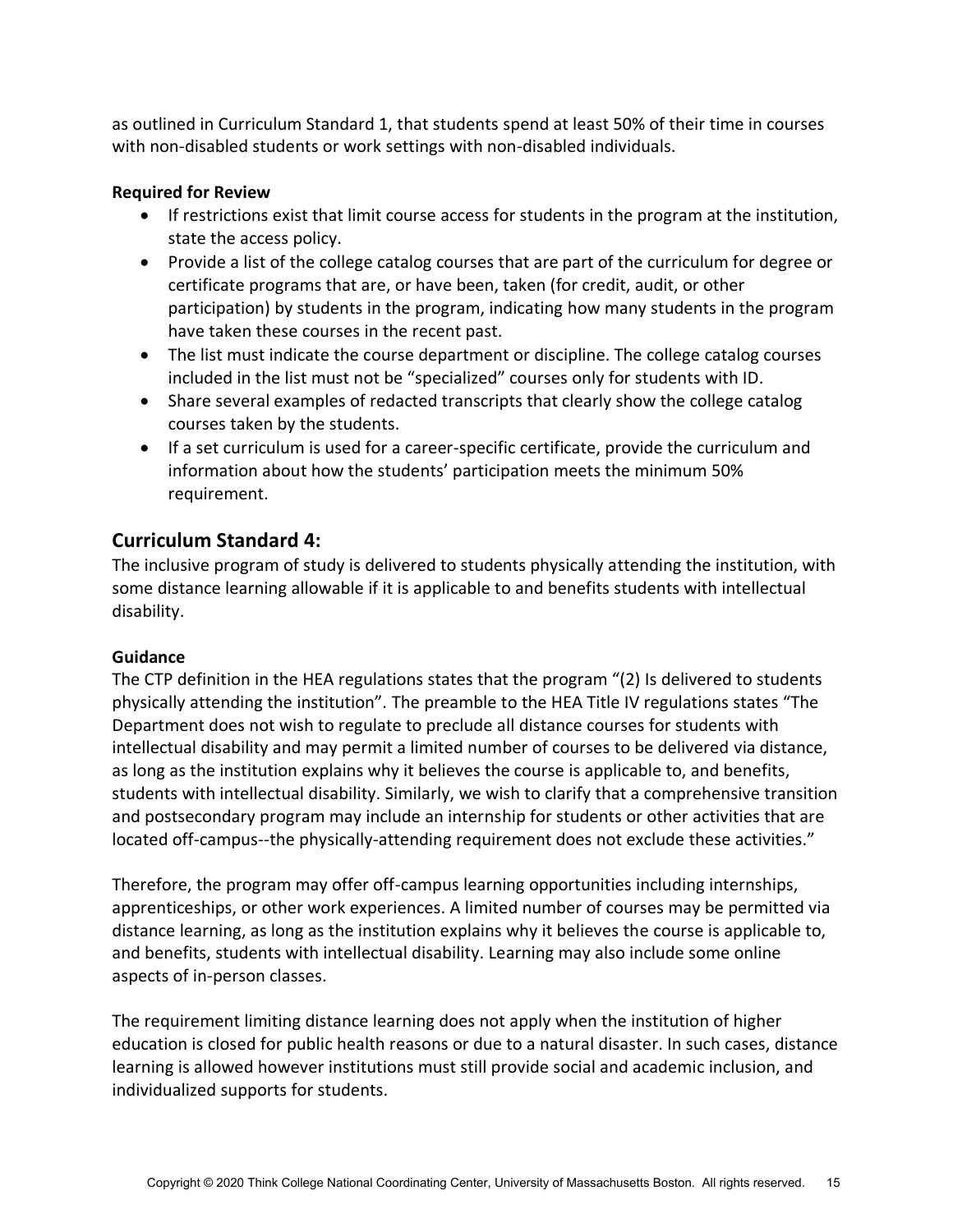### **Required for Review**

- Indicate if students participate in any distance learning, and if so, detail what percentage of students' time is spent in distance learning.
- For any distance-learning courses, indicate why the course is applicable to, and benefits, students in the program.
- If the institution is or was closed due to a natural disaster or public health reason, indicate how distance learning is occurring and how students are provided social and academic inclusion as well as individualized supports.

### **Curriculum Standard 5:**

The inclusive program of study includes instruction, internships, apprenticeships, or work-based learning, and other career development activities necessary to enable students to achieve and sustain competitive integrated employment (CIE) aligned with person-centered goals.

### **Guidance**

The instruction and activities must be geared towards enabling the student to achieve CIE, instead of non-work, sheltered work and/or work at subminimum wage. See glossary for CIE definition.

### **Required for Review**

- Describe the portion of the inclusive program of study related to internships, apprenticeships, work-based learning, or other practices that will enable students to achieve and sustain competitive integrated employment.
- Provide a list of internships, volunteer or paid employment, or apprenticeships, and other employment-related instruction and practices provided in the current and previous three years.
- Provide data on the employment outcomes of program alumni for the past two years, including data on the number and percentage of students who obtain CIE.

### **Curriculum Standard 6:**

The inclusive program of study includes student engagement in inclusive social experiences and other campus-based activities. Individualized support, instruction or activities necessary to enhance student social competence must be included in the inclusive program of study.

### **Guidance**

The program adheres to the HEA requirements that students must receive individual supports and services for academic and social inclusion in academic courses, extracurricular activities, and other aspects of the institution of higher education's regular postsecondary program*.* This standard is intended to address how student engagement is a part of the inclusive program of study, not just what students are *allowed* to do or access.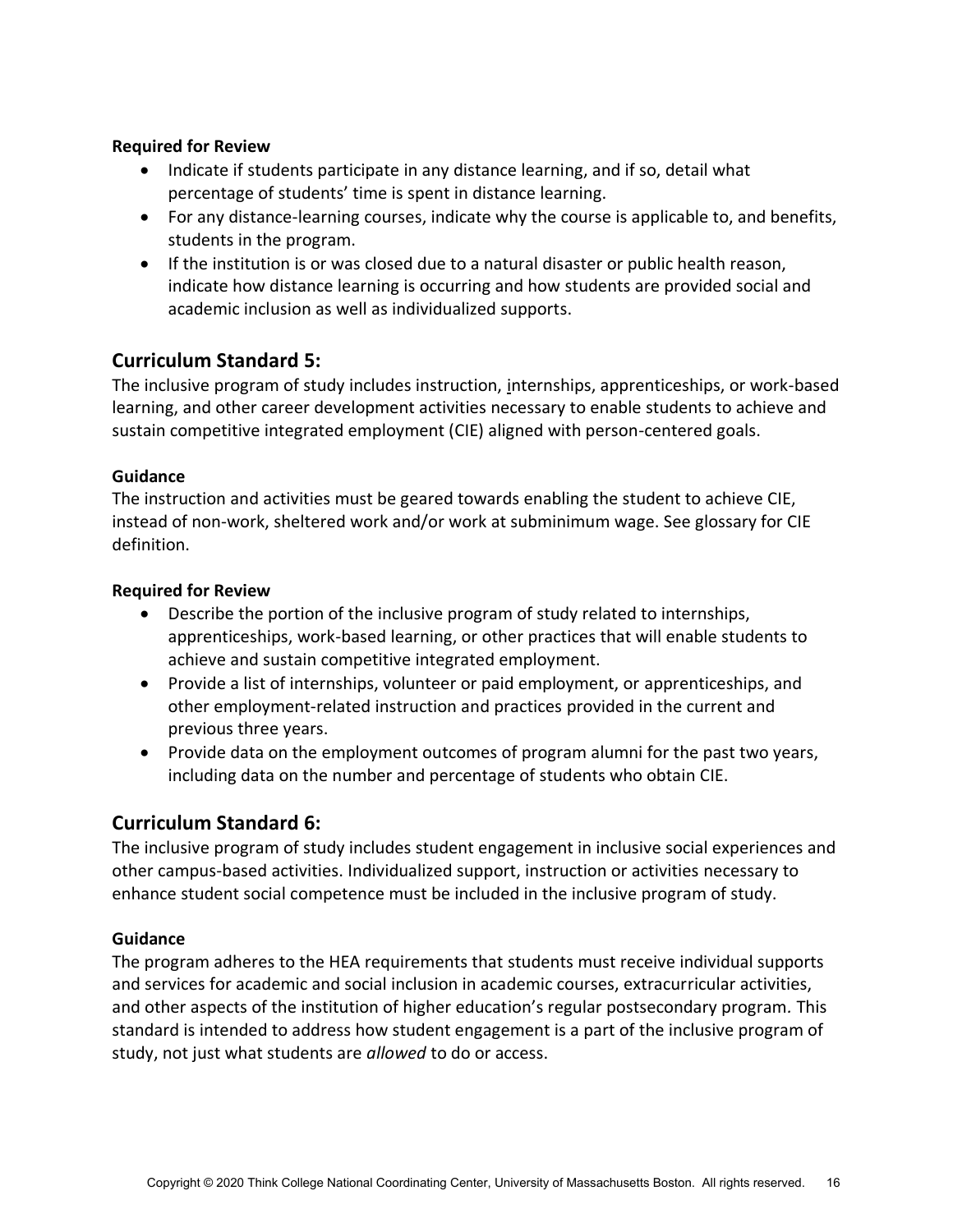The standard also addresses the requirement that individualized support for active campus membership, social engagement, and the development of social competence must be provided and guided by each student's person-centered plan.

Social competence refers to the ability to handle social interactions effectively and involves communicating and interacting appropriately and effectively with others. Factors in achieving social competence include the development of social skills, self**-**regulation, interpersonal knowledge and skills, positive self-identity, and planning and decision-making skills. Social engagement includes developing and maintaining reciprocal, meaningful relationships. Social competence and engagement improves the quality of inter-personal relationships and the ability to live interdependently in the community, and is an important factor in employment success.

### **Required for Review**

- Describe how student engagement is incorporated in the inclusive program of study.
- Describe how campus membership is supported in the inclusive program of study.
- Provide a list of clubs, teams, student activities or other campus activities each student has participated in for the past two years. Indicate if any students did not participate in any campus activities, and if so, why not.
- Describe how social engagement and meaningful relationships are facilitated and by whom.
- Describe how your program addresses improvement in each student's social engagement and social competence in a manner that is individualized, planned, facilitated, and evaluated.

# **Curriculum Standard 7:**

The inclusive program of study includes individualized support, instruction or other activities designed to support development of students' independent living skills and be guided by each student's person-centered plan.

### **Guidance**

The CTP definition in HEA includes supporting students with intellectual disabilities who are seeking to continue independent living instruction. Various programs utilize a variety of approaches to support students in increasing their independence through, for example, individualized learning activities such as instruction in technology tools. Nothing in this standard is intended to require the use of separate classes to teach independent living skills.

Examples of areas of independent living skills include, but are not limited to, skills in the following areas that help individuals live and work in the community: self-advocacy and selfdetermination; "soft skills" competencies such as critical thinking and problem solving; financial management; personal care and management of the home, health and safety, nutrition, and use of transportation.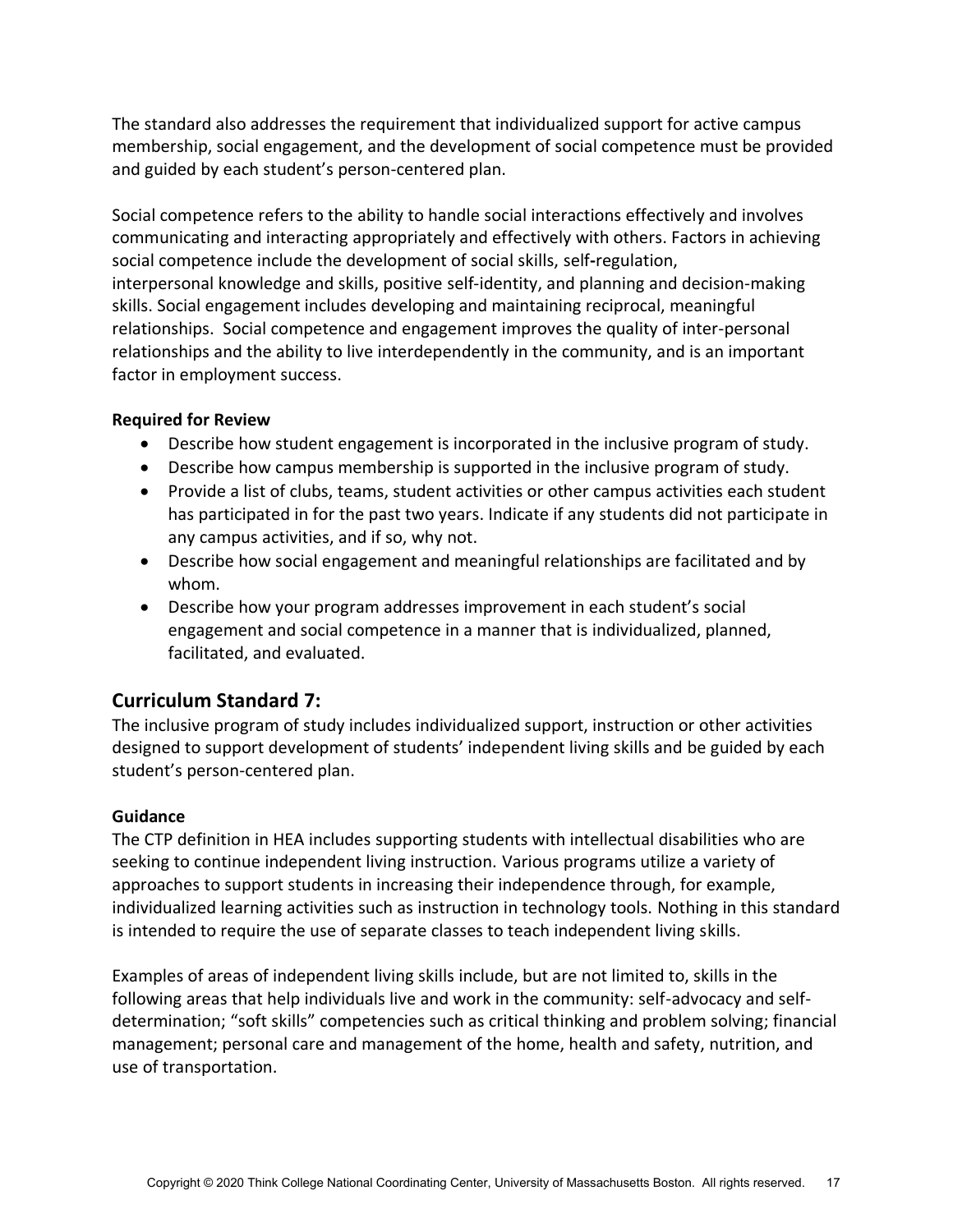#### **Required for Review**

- Describe how students are supported to become more independent through aspects of the inclusive program of study, for example, individualized learning activities such as instruction in the use of technology tools, or using calendars to schedule activities and classes, etc.
- Indicate what specific areas of independent living skills are considered for each student.
- Describe how improvement in each student's independent living skills is addressed by your program in a manner that is individualized, planned, facilitated, and evaluated and guided by person-centered planning.

# **FACULTY AND STAFF STANDARDS**

### **Faculty and Staff Standard 1:**

Staff and other professionals that work directly for the program have education and training commensurate with their roles and responsibilities and participate in ongoing professional development and training.

#### **Guidance**

This standard does not refer to IHE faculty who teach college catalogue courses that the students attend. It refers to the staff and other professionals that work directly for the program, such as a director, academic support staff, administrative and support staff, job specialist, job developer, or job coach.

Professional development and training must include information about intellectual disability and how ID may impact students' learning, communication, written and oral language, and behavior and strategies for effectively supporting students such as positive behavior supports, communication strategies, effective use of technology tools, universal design for instruction, etc.

### **Required for Review**

- Provide an organizational chart that illustrates your program staffing.
- Provide resumes or CVs for all staff.
- Share information on professional development and training provided, including materials, schedules and evaluations of the training.

# **Faculty and Staff Standard 2:**

The program must ensure coordination of services and supports between the program and staff and other professionals who do not work directly for the institution, but serve in a support or instructional capacity for the students.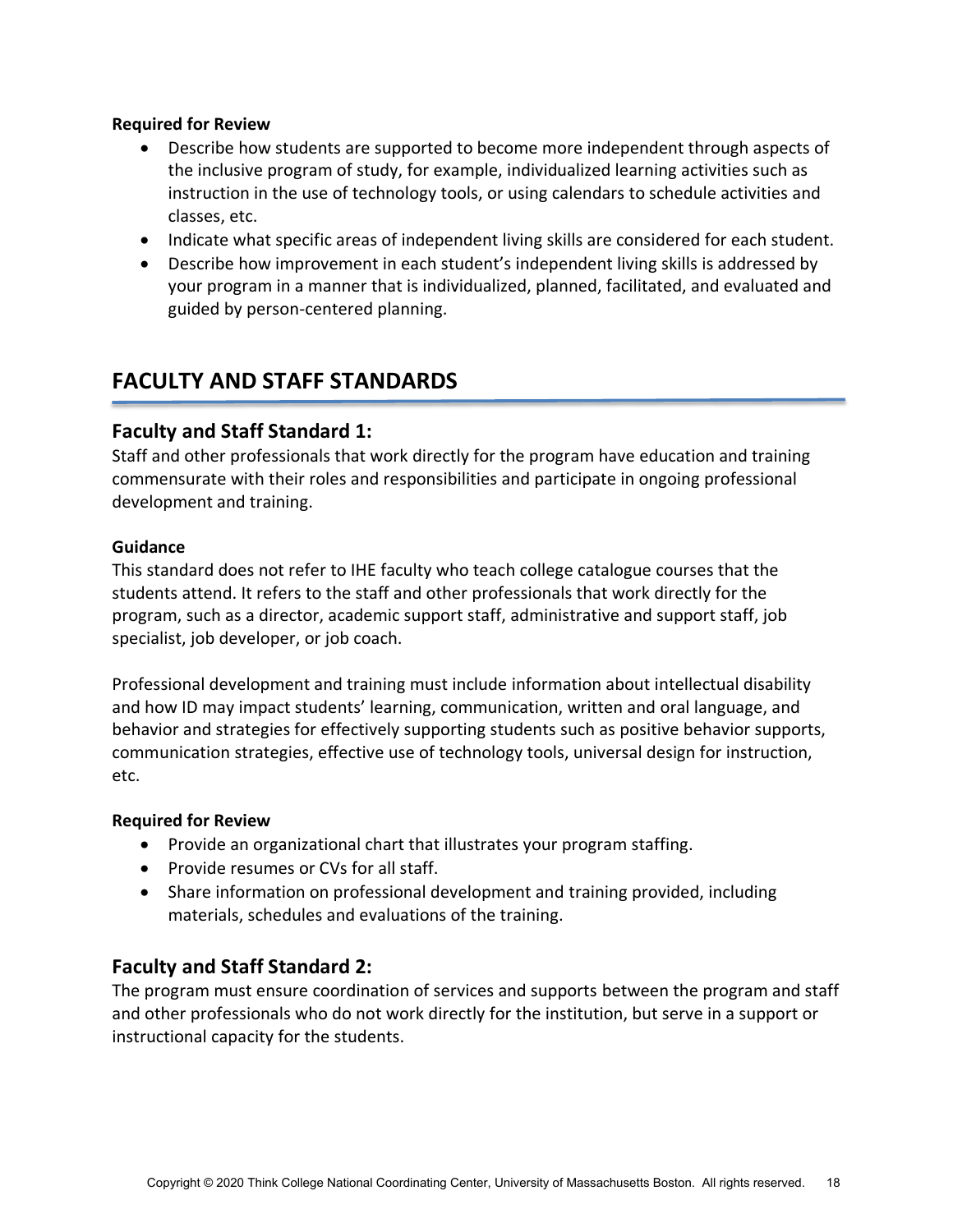### **Guidance**

It is essential that meaningful coordination occurs. This standard refers to those programs that have agreements with non-institution agencies, organizations, school districts or individuals to instruct or support students in the program. Examples are school district employees who act as educational coaches, personnel that provide assistance in activities of daily living, or job specialists, etc. who work for an outside agency. This standard does not apply to individual therapists, etc. who work with an individual student at the student's request.

### **Required for Review**

- Indicate if any staff or professionals or outside agencies work directly with the students as part of the program.
- If so, describe the coordination that takes place between the agency and the program.
- Share MOU if they have been established between agencies and the program.

### **Faculty and Staff Standard 3:**

Program staff receive a job description that lists roles and responsibilities. Performance criteria are clear and evaluation is conducted on a regular basis, consistent with the policies of the institution.

### **Guidance**

The program must provide a clear job description in writing, and performance criteria and procedures for evaluation at the onset of the evaluation period. Evaluations must be regular, fair and objective and the results shared with staff in writing in a timely manner.

### **Required for Review**

For each position, provide the following:

- A job description that includes roles and responsibilities.
- A description of the education and training required for this position
- The process for regular evaluation of this position.

### **Faculty and Staff Standard 4:**

Program management and leadership are retained for a reasonable period of time.

### **Guidance**

Retaining program management and leadership is one of the hallmarks of a quality program. It is recognized that graduate teaching assistants serving in management or leadership roles may leave for other positions upon receiving their graduate degree and are not necessarily expected to remain with the program. The program plans for and manages staff turnover and succession. **Required for Review**

• Indicate the program management and leadership positions (such as Director, Program Coordinator, etc.) and indicate how long the person currently in that position has been serving in that role.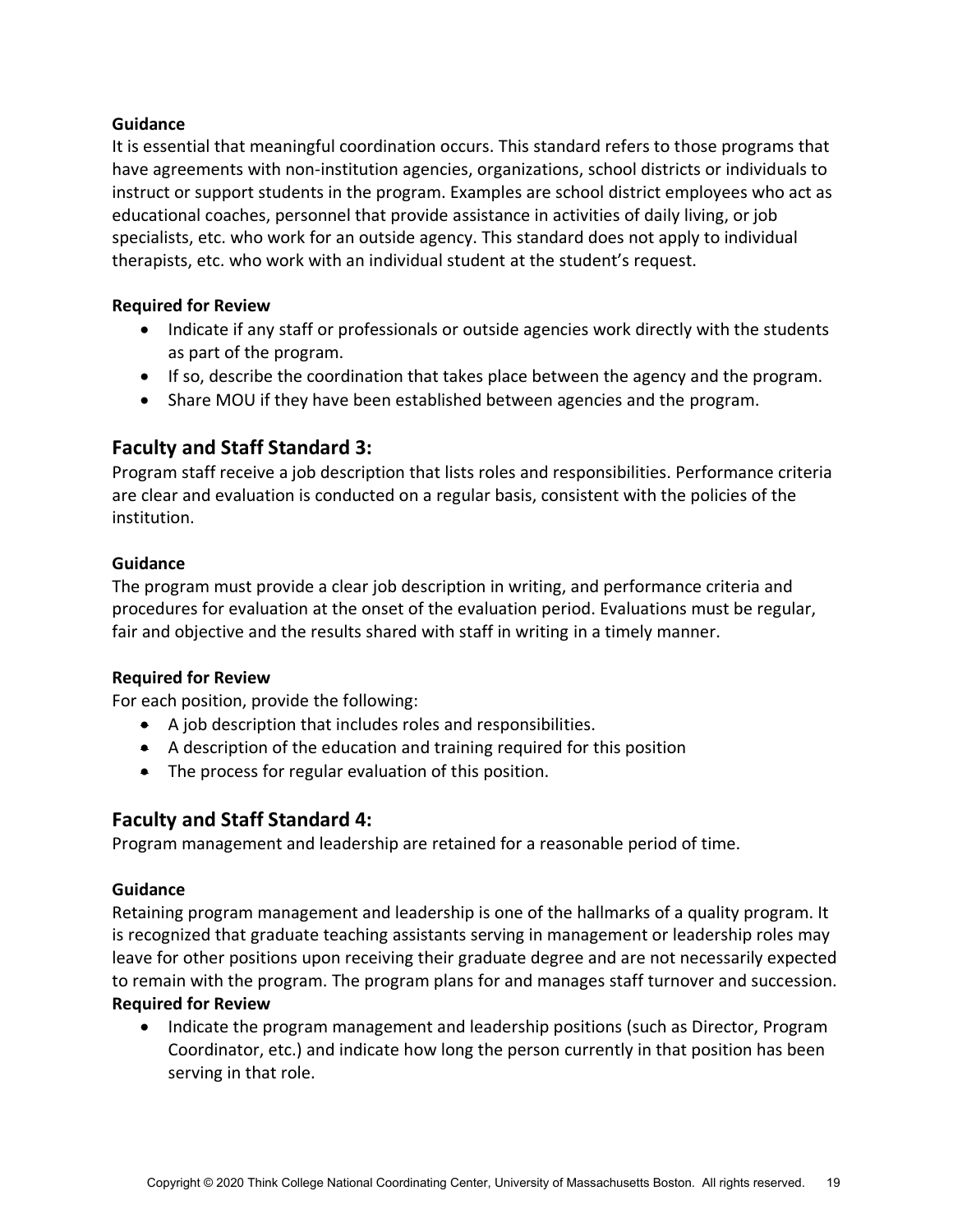# **Faculty and Staff Standard 5:**

Other individuals who work with students, such as peer mentors and pre-professionals or professionals-in-training (such as individuals training to become educators, counselors, speech and language pathologists, occupational or physical therapists) are trained and supervised.

### **Guidance**

Peer mentors, pre-professionals, and professionals-in-training, provide a variety of important supports and activities in programs and may be paid or volunteer. This standard is intended to address the need for appropriate roles, training and supervision of such individuals. While these peers and professionals-in-training often play a critical and meaningful role within programs, it is important that they are assigned responsibilities that take into account their current level of experience and knowledge. All such students working directly with students in the program must be regularly supervised by professional staff. For instance, while a peer mentor may be a good academic coach, a professional must develop meaningful learning strategies, accommodations and modifications for students.

### **Required for Review**

- Provide training schedules and agendas, roles and responsibilities, job postings and recruitment materials. Indicate who is responsible for providing the training and supervision.
- Provide supervision practices and schedules.

# **Faculty and Staff Standard 6:**

Training and technical assistance are provided to the institution's faculty and staff to develop learning environments, courses and instruction according to the principles of universal design for learning.

### **Guidance**

While programs are not in a position to require higher education faculty to deliver instruction in any particular manner, training and technical assistance by individuals knowledgeable about UDL and how it can support the learning of students with ID must be provided to meet this standard. UDL training and technical assistance may be provided by the program, the institution, or an outside agency or individuals.

For information on the principles of universal design for learning see [www.udlcenter.org](http://www.udlcenter.org/) or <http://udloncampus.cast.org/home#.VgWtcOm4nx4>

### **Required for Review**

- Indicate who is providing the training and technical assistance**.**
- Provide training agendas, schedules and evaluations.
- If provided by the program, indicate how many faculty/staff are trained per year.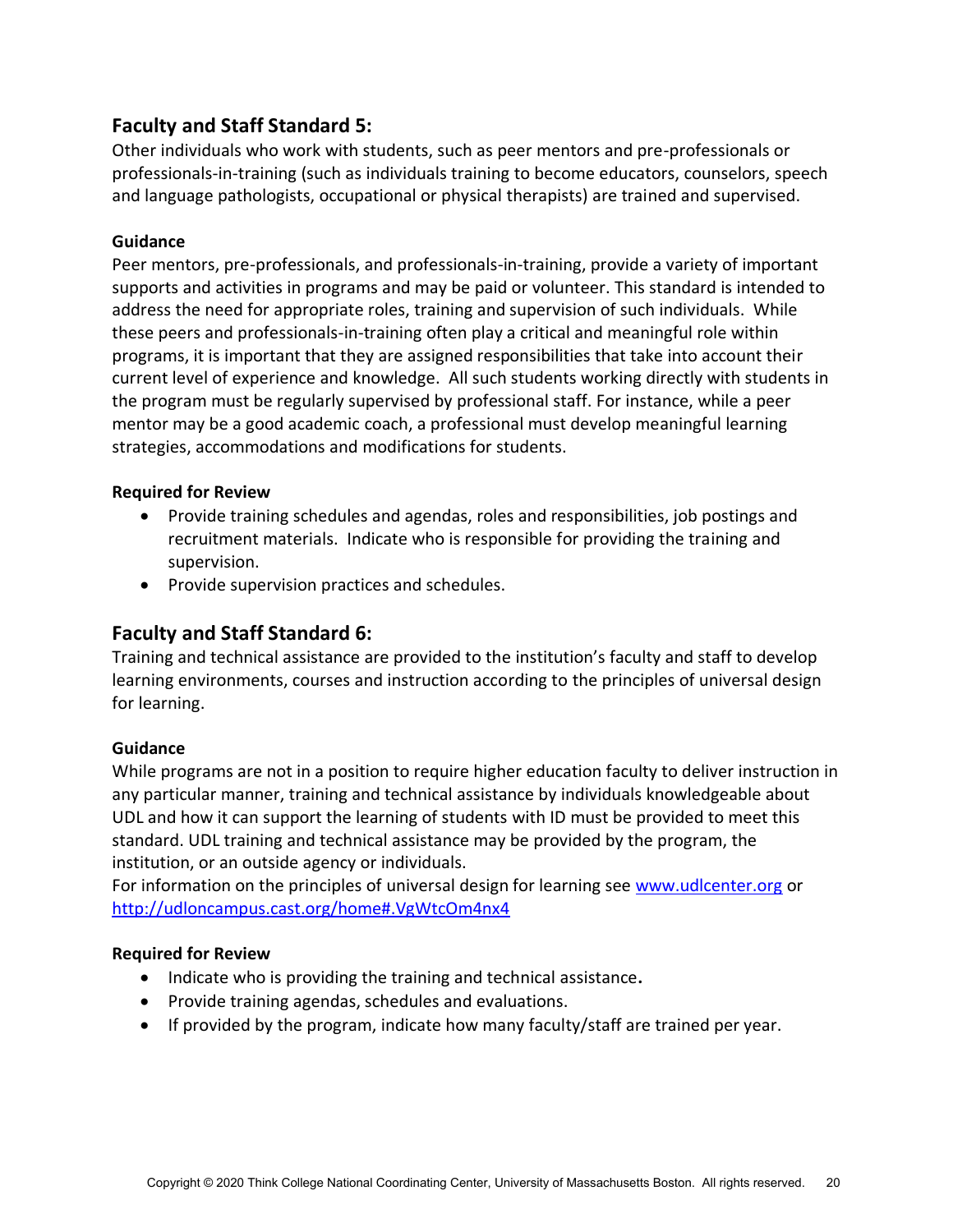# **Faculty and Staff Standard 7:**

Information and support about the impact of an individual student's disability on learning, and strategies to support, instruct and assess the student, are offered to the institution's faculty and staff to improve and optimize the student's learning in courses taught by that faculty or staff.

### **Guidance**

Faculty and Staff Standard 1 addresses general UDL training. This standard addresses information and technical assistance regarding individual students and may include UDL as well as other areas. Information regarding "what works" for individual students is developed with student input and the student must agree to the information being shared prior to the information being provided to others. This is part of the person-centered planning that is conducted for each student and is designed to ensure that the student is well-supported by all campus faculty and staff and not just program staff. This kind of respectful and positive information about students will allow them to become full members of the campus community and be understood by a wide range of people on campus.

Information and technical assistance may be provided by the program, the disabilities services office, or by other trained professionals. Such information and technical assistance may involve academic, behavioral, communication, technology or other types of support. It is not appropriate for undergraduate students to provide technical assistance to faculty and staff.

While the program or institution shall offer information and technical assistance, it is recognized that a program is not in a position to require faculty and non-program staff to utilize it.

### **Required for Review**

- Describe the process the program uses to ensure that faculty and staff are provided such information and technical assistance.
- Indicate the professionals who provide the information and technical assistance, including their titles and qualifications to do so.
- Provide information about the type of information and technical assistance that is provided.
- Describe how the student is involved in developing the information relevant to them self that is shared with the faculty

# **FACILITY, EQUIPMENT AND SUPPLY STANDARDS**

### **Facility, Equipment and Supply Standards 1:**

Students in the program have access to institutional facilities, equipment and supplies consistent with other students with the same student status.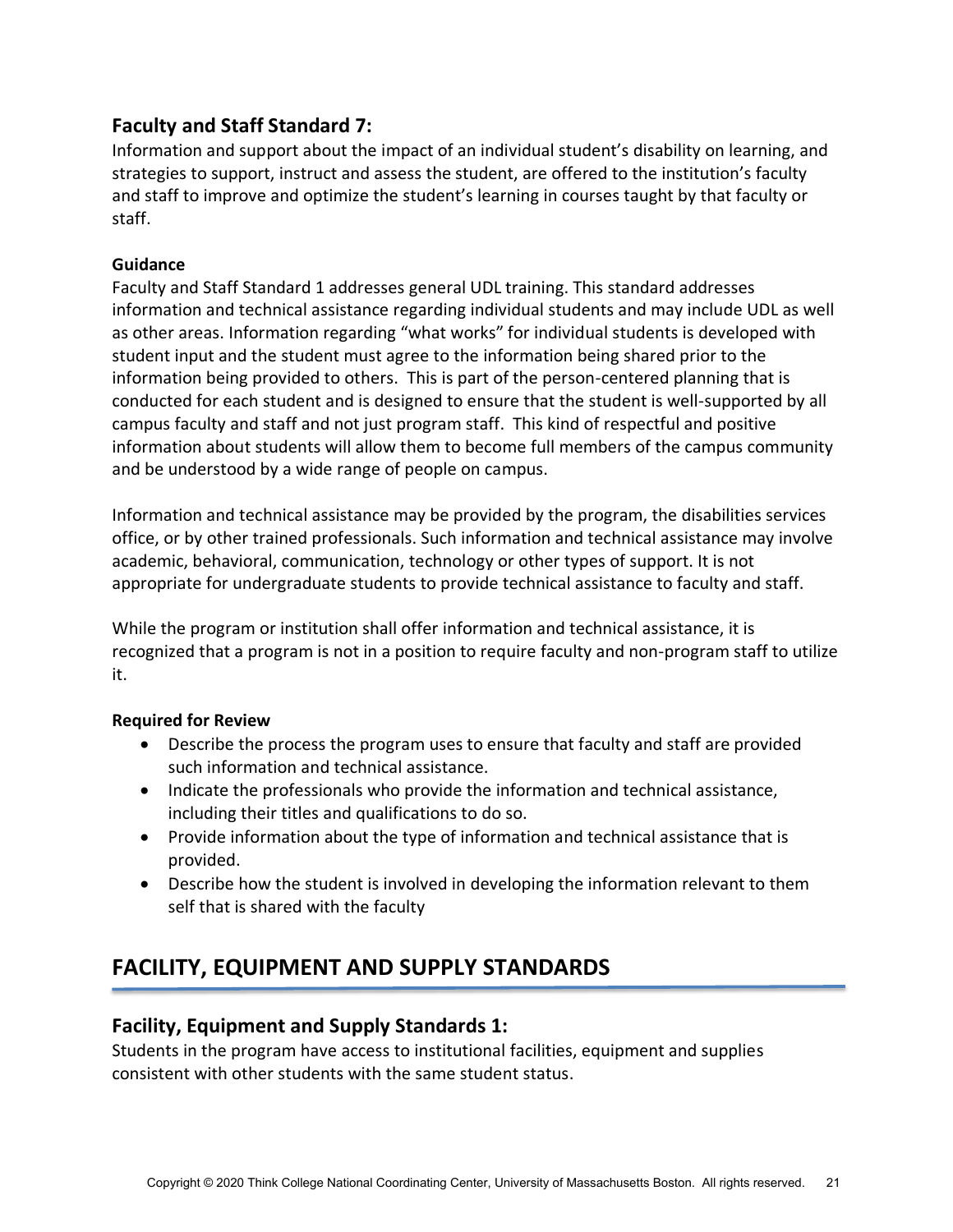### **Guidance**

"Student status" refers to the status of the student in the institution, such as matriculating, degree, non-degree, certificate, continuing education, etc.

This standard addresses facilities, equipment such as computers, and supplies ONLY. See Student Services Standard 5 to address services, social and recreational activities. Institutions are not in a position to require outside entities such as the National Collegiate Athletic Association (NCAA) to change their rules. However, except in situations controlled by outside entities, students in the program must, at a minimum, have access to institutional facilities consistent with other students with the same student status.

### **Required for Review**

- Document that students in the program have student identification cards that provide access to institutional facilities consistent with other students with the same student status.
- Provide a checklist of the institution's facilities and indicate which facilities are accessible to students in the program on the same basis as other students with the same student status.
- Indicate the student status of the students in your program. If student status limits access, indicate how it does so.

# **ADMINISTRATIVE AND FISCAL CAPACITY STANDARDS**

# **Administrative and Fiscal Capacity Standard 1:**

The program is a part of a department or unit of the institution, with a recognized place within its administrative structure.

### **Guidance**

The program must be embedded within the institution's organizational structure. The head of the department or unit is aware of the program and its role within the department/unit.

### **Required for Review**

- An organizational chart or other description of the institution's administrative structure that indicates the department or unit in which the program resides.
- Provide evidence of engagement with key administrators such as deans, etc. of the administrative unit where the program is located.

# **Administrative and Fiscal Capacity Standard 2:**

The program seeks and considers ongoing input on program development, policies and practices from a variety of stakeholders that includes students, alumni and parents.

### **Guidance**

The program has a demonstrated process for soliciting and using stakeholder input at least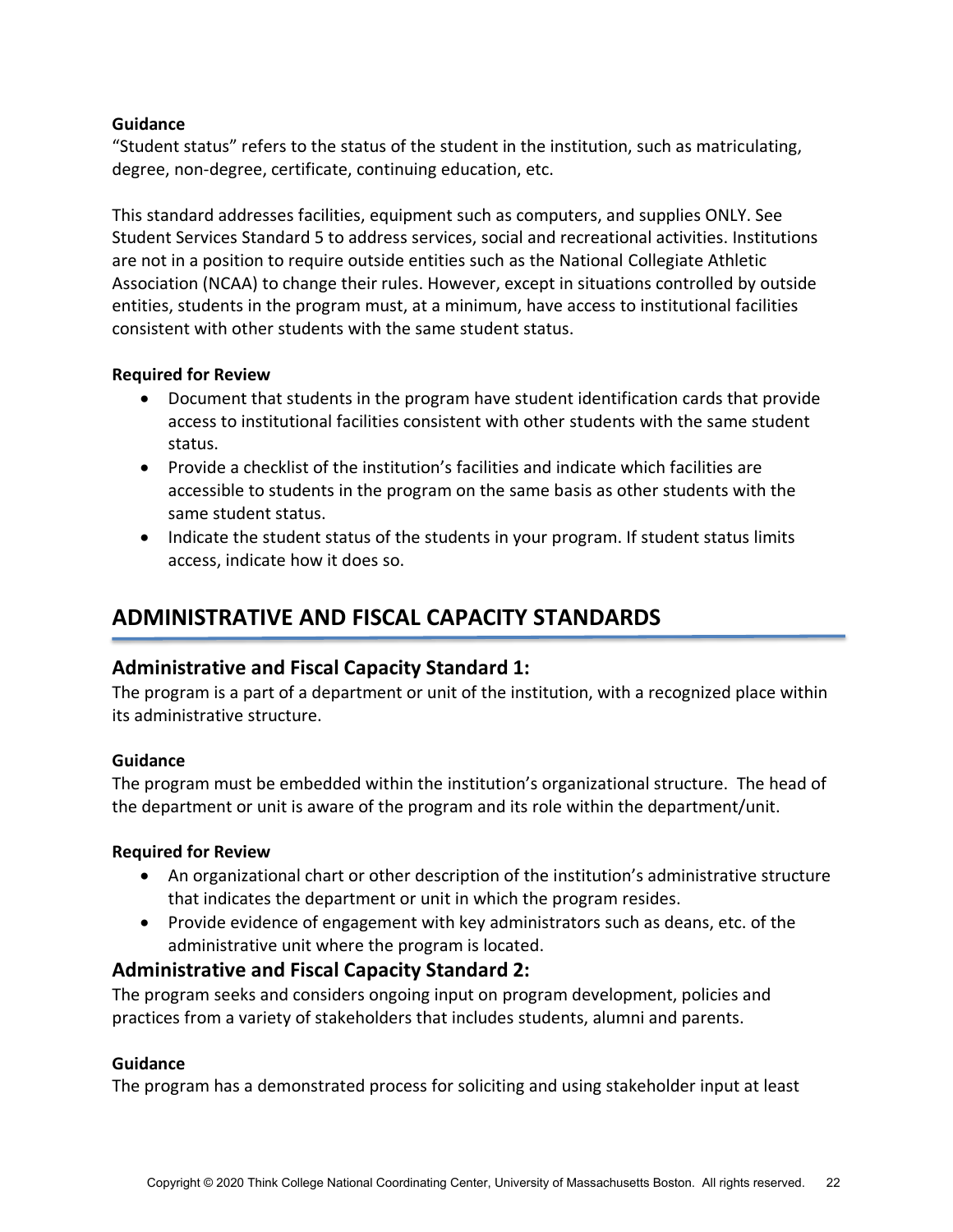annually, including input from current and former students and family members. The program must demonstrate how the input impacts program development, policies and practices, or how student and family input is addressed if not implemented.

### **Required for Review**

- Describe which categories of stakeholders are consulted at least annually, in addition to current and former students and parents. For example, faculty, administrators, peer mentors, community leaders, employers, employment support agencies, etc. Examples are for illustrative purposes only and each category is not specifically required.
- Provide evidence showing how input is obtained through, for example, an advisory committee, focus groups, surveys, interviews, etc. and the schedule for doing so.
- Describe any supports or accommodations provided to ensure the meaningful participation of individuals with disabilities and family members.
- Identify what specific changes to program development, policies, practices or outcomes have resulted from the input.

# **Administrative and Fiscal Capacity Standard 3:**

Programs have a viable plan for current and future fiscal sustainability.

### **Guidance**

Financial resources are adequate and available to meet obligations to students, staff and other contractual parties*.* Sustainability plans are adequate, reviewed annually, and updated as needed.

### **Required for Review**

- Provide the program's fiscal sustainability/business plan.
- A description of the funding structure for the program, including sources of income and expenses
- The current and following year's program budget including income, expenses, reserves, emergency funds, etc.
- If grant funding is currently received, indicate how the program will be funded when the grant ends.
- If the program has any contracts, MOUs, or partnership agreements with third parties, indicate the nature of any obligations to which these private or public partners have agreed. Examples of public partners include school districts, vocational rehabilitation adult services and Medicaid agencies.

### **Next Steps**

Develop informational materials and strategies to support the development of fiscal sustainability plans.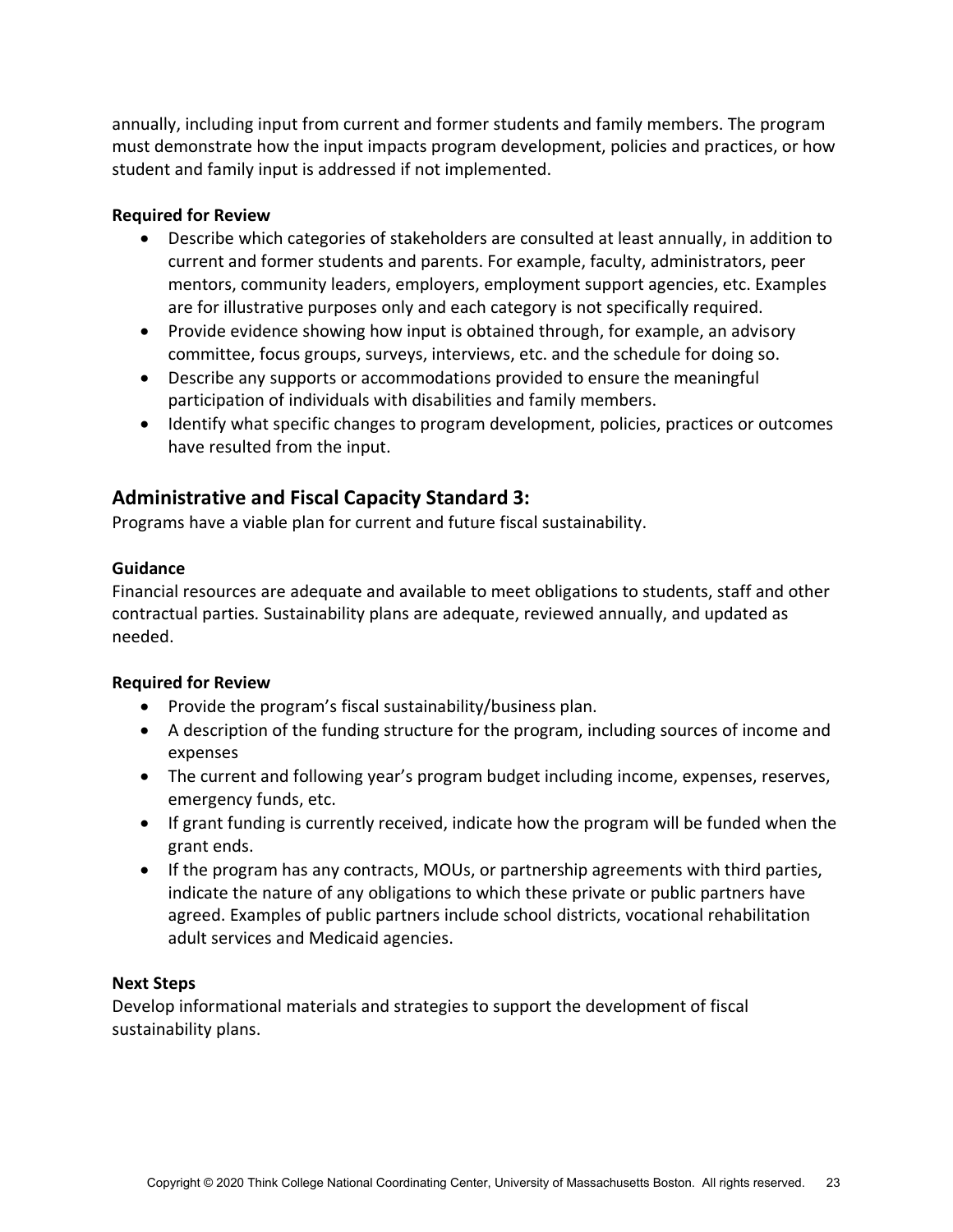# **STUDENT SERVICES STANDARDS**

### **Student Services Standard 1:**

The admission policies and practices ensure that all students who are admitted meet the definition of "students with intellectual disabilities" in the HEA law and regulations.

### **Guidance**

Institutions must adhere to the statutory and regulatory requirements regarding the definition of a student with an intellectual disability (ID) in order to be accredited and must document that it enrolls students who meet the ID definition in HEA. If the educational records for student being considered for admission do not identify the student as having an intellectual disability, then the institution must obtain documentation establishing that the student has an ID such as (1) A documented comprehensive and individualized psycho-educational evaluation and diagnosis of an intellectual disability by a psychologist or other qualified professional; or (2) A record of the disability from a local or State educational agency, or government agency, such as the Social Security Administration or a vocational rehabilitation agency, that identifies the intellectual disability.

Documentation of the student meeting the HEA ID definition must be retained for a period of seven years. See the glossary for the definition of students with intellectual disabilities in the HEA and the regulatory language that explains how to document an ID if the student has not been so identified in K-12.

Admissions requirements must not be so "challenging" that students with ID are unlikely to be admitted. Consider if your admission requirements are unlikely to be met by anyone with more than a mild intellectual disability or mild support needs. Note that admissions requirements that require students to be fully independent prior to admission are not acceptable, since supporting students in gaining independent living skills and abilities is one of the components of CTPs in the HEA.

### **Required for Review**

- Provide admission requirements and policies.
- Provide a description of the admissions process.
- Provide information about the documentation used to determine that student has ID.
- Provide assurance that documentation records are retained for at least seven years.

### **Student Services Standard 2:**

The program provides academic, employment, personal and other advising and counseling, based on person-centered planning and individual interests and needs, and in collaboration with existing institutional services.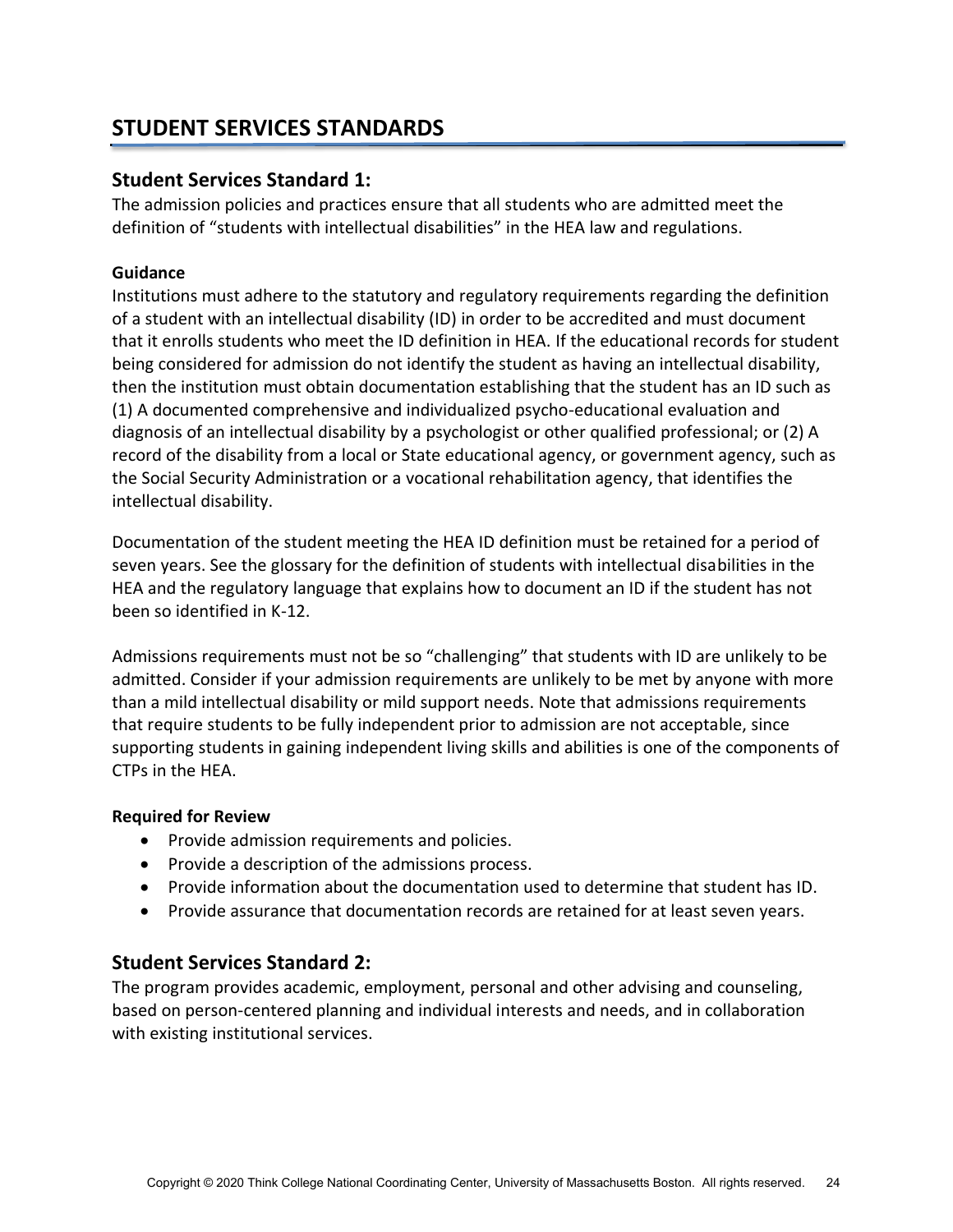### **Guidance**

Students need ongoing advice, counsel and support in all aspects of their program and postsecondary experience. This includes advice, counsel and support for students who live in dormitories or other residential life settings, if students have that opportunity.

#### **Required for Review**

- Describe the types of advising and counseling (academic, career, social, interpersonal, independent living, conflict resolution, etc.) students are provided.
- List who is providing each type of advising/counseling and how the individuals are trained and supervised, including in resident life settings, if any.
- Describe collaboration with existing IHE services.

#### **Next Steps**

Develop recommendations about the various types of academic and non-academic advising and counseling important to students and options for how such advising and counseling should be provided and by whom.

### **Student Services Standard 3:**

Students and families are included in the institution's general orientation programs and additional orientation is provided as needed.

#### **Guidance**

Students and their families are included in general IHE orientation programs and the program may provide additional orientations for students and families as needed. Pre-arrival and ongoing orientation is provided (1) to support students in their adjustment to the program and institution and (2) to help them understand the program and institutions rules, policies and procedures, as well as health and safety issues.

For students without families, or whose families are not able to be involved, other supporters may be included.

Communication regarding FERPA and individual students is addressed in Student Services Standard 4.

#### **Required for Review**

• Provide documentation regarding the orientation programs and activities in which the students participate.

### **Student Services Standard 4:**

General information regarding the institution and the program is communicated to students and families on an ongoing basis. The program has a stated process for family engagement and communication that reflects clearly defined roles and responsibilities for students, families and staff.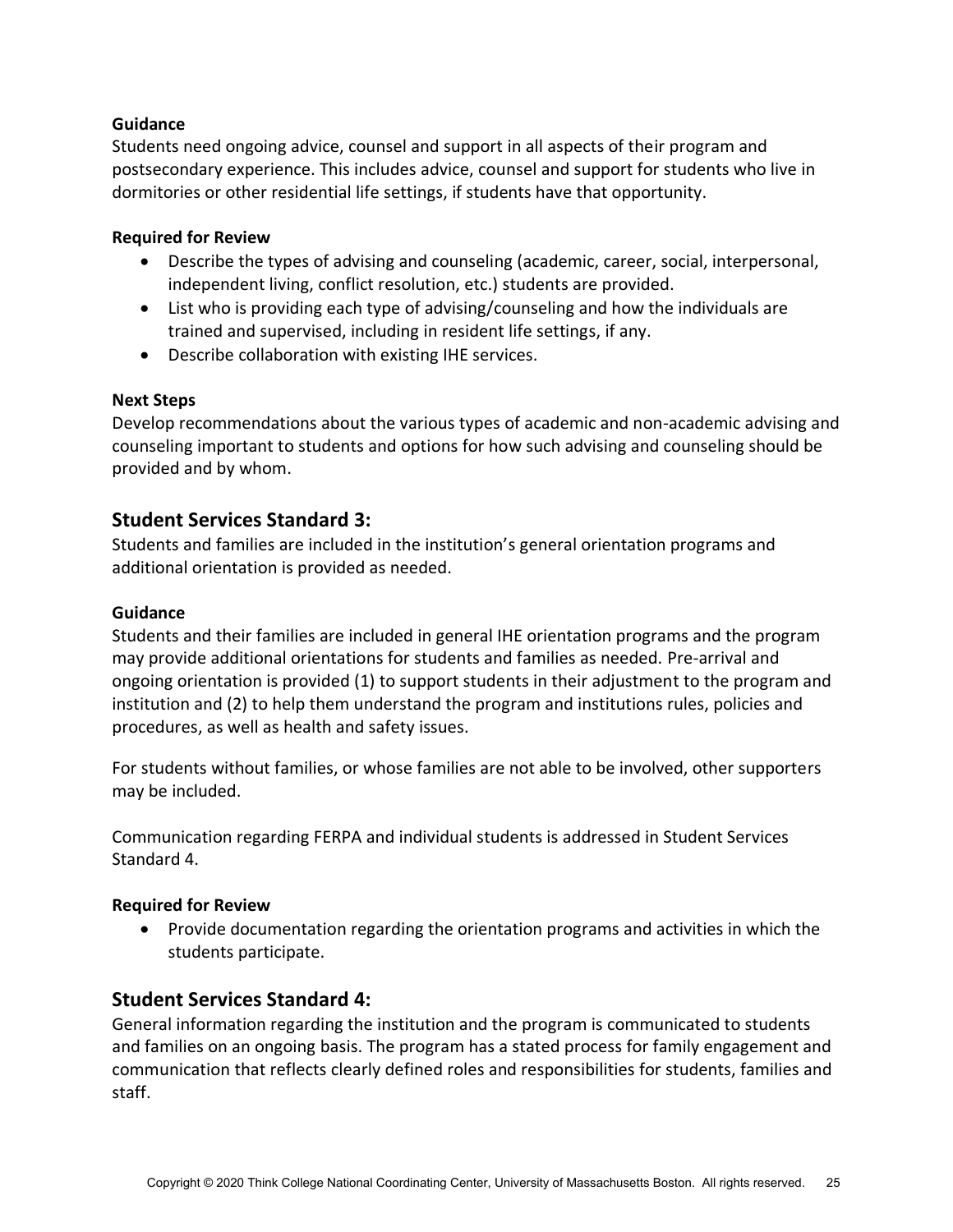#### **Guidance**

General information about the institution and the program is provided on a regular basis to students and families. The program also shares a written process to engage and communicate with families that clearly defines the roles and responsibilities of students, families and staff. Students and families are informed in plain language about requirements in the Family Educational Rights and Privacy Act (FERPA), student control over parental involvement, and the option for students to waive FERPA requirements and how to do so.

For students without families, or whose families are not able to be involved, other supporters designated by the student may be provided such general information.

### **Required for Review**

- Provide information about the ongoing communication regarding the institution and program that is provided to students and families.
- Provide the information that is given to students and families regarding the defined roles and responsibilities of students, parents and staff.
- Provide the plain language FERPA information that is shared with students and families and indicate how it is provided. Information buried in large documents or a website link is not sufficient.

#### **Next Steps**

Seek clarification on the role of guardianship with respect to FERPA.

### **Student Services Standard 5:**

Students in the program have access to services, and social and recreational activities, consistent with other students with the same student status.

### **Guidance**

"Student status" refers to the status of the student in the institution, such as matriculating, degree, non-degree, certificate, continuing education, etc.

This standard addresses access to services, social and recreational activities only. See Facility, Equipment and Supply Standards 1 for access to facilities. Institutions are not in a position to require outside entities such as the National Collegiate Athletic Association (NCAA) or fraternities or sororities to change their rules. Typically fraternities and sororities require their members to be degree-seeking students. However, except in situations controlled by outside entities, students in the program must have, at a minimum, access to the same services, social and recreational activities, as do students with the same student status.

If needed, support is provided so students may meaningfully access services, social and recreational activities. Programs may also provide services that supplement those provided by the institution.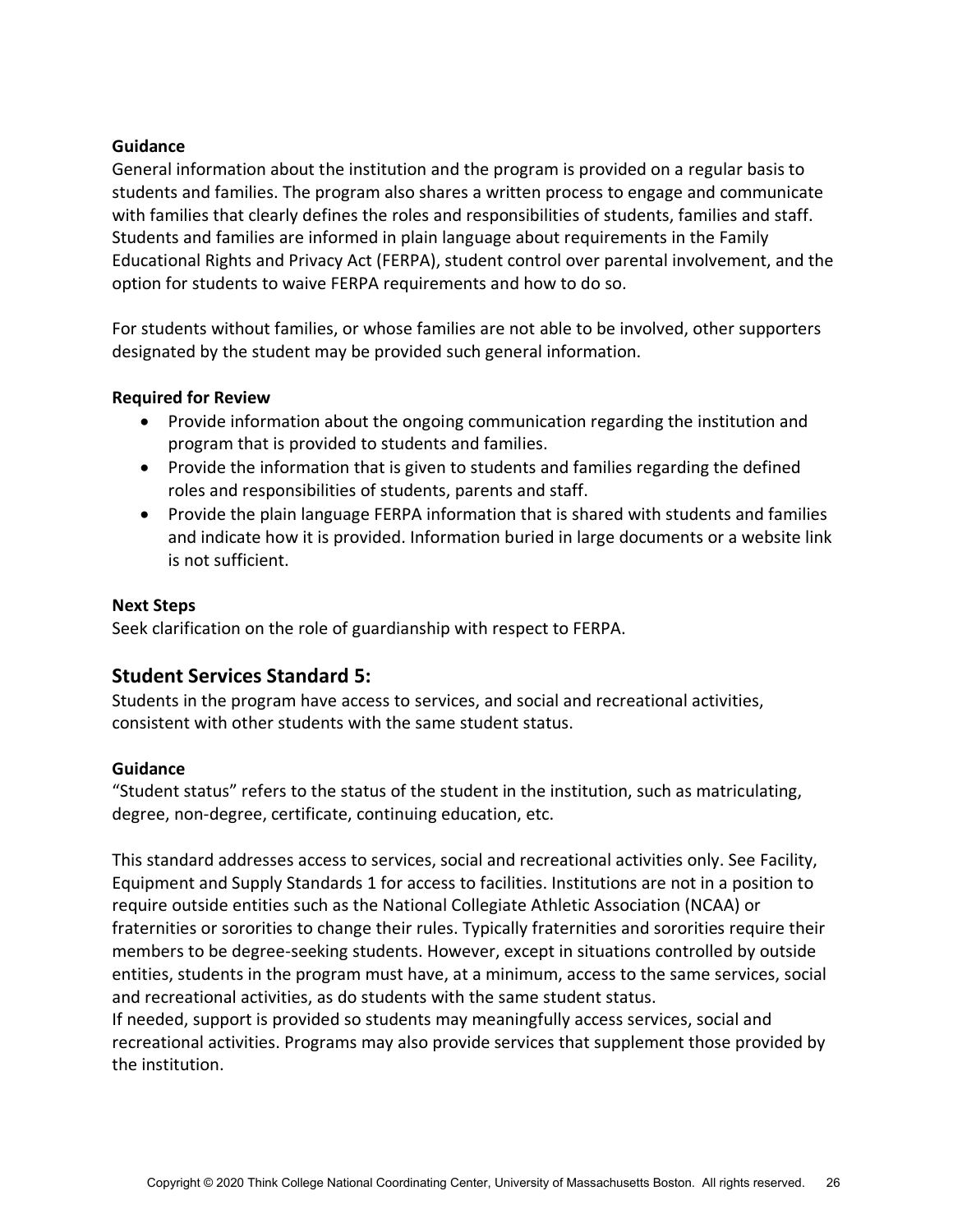### **Required for Review**

- Indicate the student status of the students in your program. If student status limits access, indicate how it does so.
- Provide a checklist of the institution's services, social and recreational activities and indicate which ones are accessible to students in the program.
- Provide assurance that students in the program have student identification cards that provide access to all appropriate services, social and recreational activities.

#### **Next Steps**

• Further research is needed on the impact of student status on access and participation in services and social and recreational activities, how the accreditation process affects this issue, and best-practice guidelines.

### **Student Services Standard 6:**

Individualized supports are provided to students designed to enable the students to seek and sustain competitive, integrated employment (CIE). Supports are provided based on the student's interests and person-centered plan.

### **Guidance**

One of the key goals of college programs for students with ID is to prepare students for employment. This employment, as described in the Workforce Innovation and Opportunity Act (WIOA), is competitive work in integrated settings. Therefore, the supports must be individualized to meet the student's career goals, as indicated in the student's person-centered plan. See the glossary for definitions of WIOA and CIE.

### **Required for Review**

- Provide information about the program's employment preparation/career activities and services.
- Indicate how supports are individualized to meet students' needs and career goals.
- Provide data on employment outcomes for students after program completion.

# **LENGTH AND STRUCTURE OF PROGRAM OF STUDY STANDARDS**

### **Length and Structure of Program of Study Standard 1:**

The program aligns with the college calendar and specifies the number of weeks of instructional time and the number of clock hours in the program, including the equivalent clock hours that fulfill requirements of the program credential.

### **Guidance**

A clock hour is defined as a period of time consisting of 1. a 50- to 60-minute class, lecture, or recitation in a 60-minute period; 2. a 50- to 60-minute faculty-supervised laboratory, shop training, or internship in a 60-minute period; or 3. sixty minutes of preparation in a correspondence course.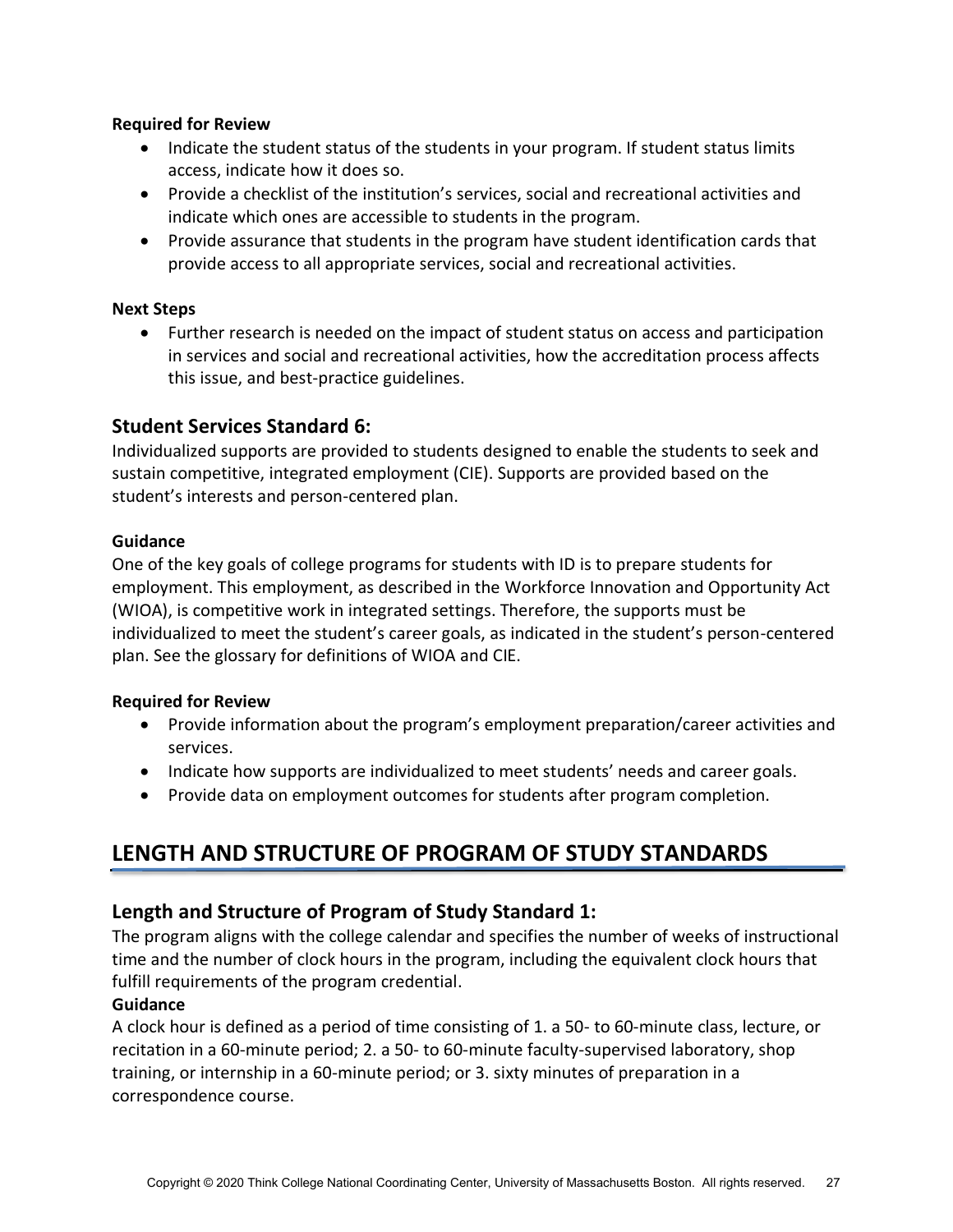For purposes of determining clock hours, programs for students with ID may count a broad range of activity. Audited courses, individualized instruction to support independent living, meetings with a career adviser, participating in college clubs, or attending campus events with a peer mentor are all things that could count towards the program clock hours. If these activities fulfill requirements of the program credential, they can be counted as clock hours in the program. All activities included in clock hours must have a grading/evaluation process.

### **Required for Review**

- Evidence showing that the program's calendar aligns with the institution's calendar.
- Indicate the total number of clock hours in the program, inclusive of all aspects of the program of study, such as college courses, specialized courses, internships and other required learning activities.

# **Length and Structure of Program of Study Standard 2:**

The program clearly describes the educational credential or credentials offered (e.g., degree, certificate, or non-degree credential) that is issued by the institution.

### **Guidance**

The credential(s) must have been approved through a formal process at the institution. In some cases, a credential may be approved through a state agency, commission, licensure board, or industry-recognized credential approval process. In every case, the institution must agree to issue the credential.

### **Required for Review**

- State the name of the credential(s) and whether it is a degree, non-degree or certificate credential.
- Indicate that the credential(s) has undergone an official approval process at the institution, a state agency, commission, licensure board or industry.

# **STUDENT COMPLAINTS STANDARDS**

# **Student Complaint Standard 1:**

The program has established relationships with offices within the institution involved with student complaints or discipline, in order to facilitate communication and collaboration.

### **Guidance**

The program has proactively developed ongoing relationships with various campus offices to promote a better understanding of students in the program and to develop plans for collaboration in supporting the students. Working relationships with campus security, the Title IX office and the office that deals with student code of conduct are required. Programs may also wish to work with other offices such as student affairs, residence life and the legal department.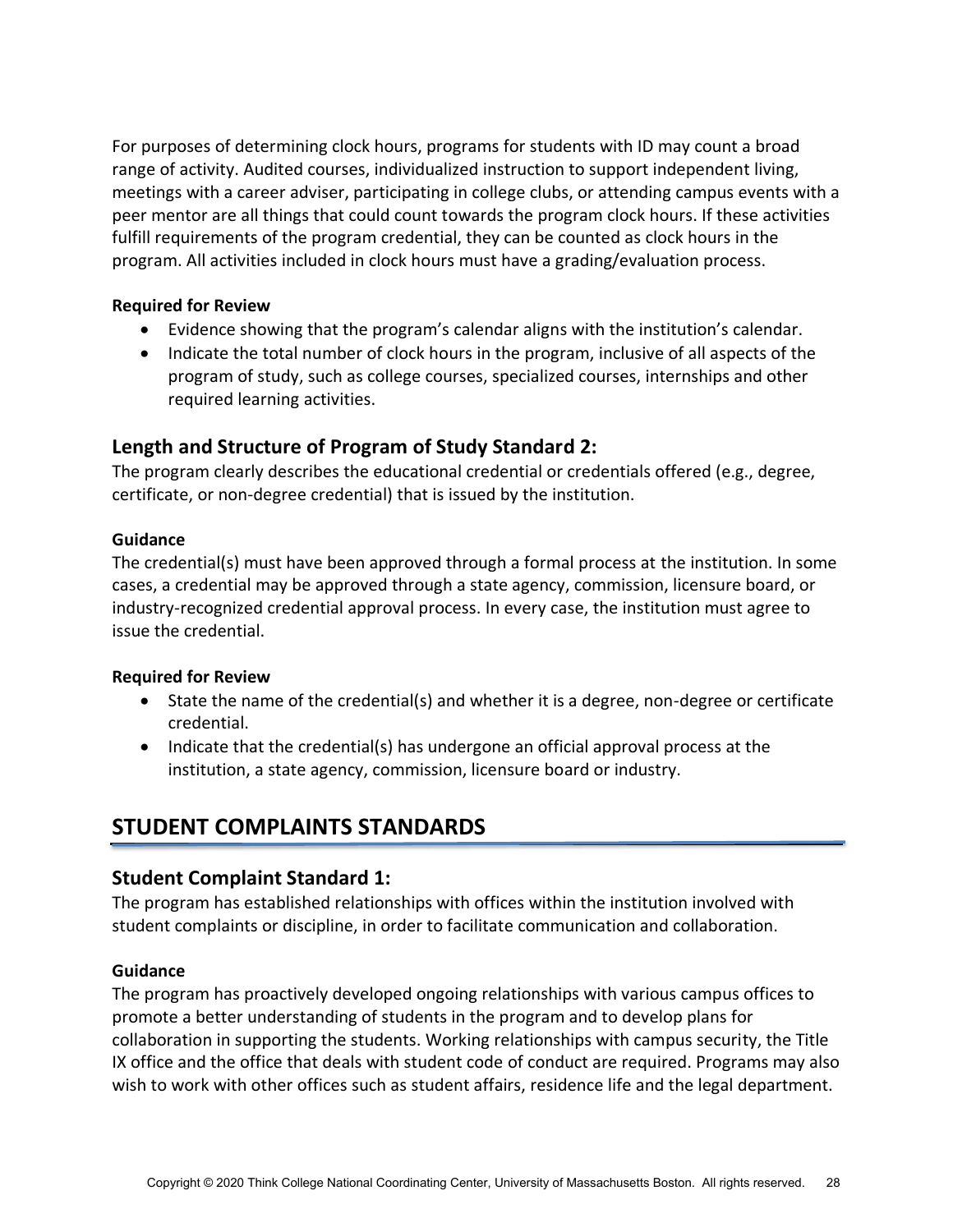### **Required for Review**

- Describe the relationships with offices within the institution involved with student complaints or discipline, including campus security, the title IX office and student complaint office.
- Share information about any agreements made with these offices, or other offices, to facilitate support for students in the program who wish to file a complaint or who have a complaint filed against them, or other relevant concern.

### **Student Complaints Standard 2:**

The institution's grievance procedures are understandable, provided to, and discussed with, students in the program and their parents.

### **Guidance**

An accessible (i.e., written at an accessible reading level, uses graphics, explains abstract concepts, etc.) version of the code of conduct, including Title IX requirements, is provided to students and parents or other supporters, if applicable. Program staff review the code of conduct with students, related to both academic rights and responsibilities and expected student behavior in various contexts.

#### **Required for Review**

- Accessible version of code of conduct.
- Communication/information dissemination plan for sharing code of conduct with students and parents.

# **Student Complaints Standard 3:**

Support is provided to students who have complaints lodged against them as well as students who seek to lodge a formal written complaint. Support is available throughout the grievance process and throughout any actions that result and if a student is at risk of being expelled or urged to exit the program.

### **Guidance**

Support must be provided for a student when a complaint is filed against a student in the program, or when a student files a complaint, or when a student is in danger of being suspended, expelled or asked to exit a program prior to program completion. Students may request support from/involvement of their parents/designated supporters in complaint procedures. Reasonable accommodations must be provided, as applicable. All due process procedures that are established by the IHE for students involved in complaints must be followed for students in the program, with support as needed.

#### **Required for Review**

• Document the procedures the program uses to help the student understand the complaint, and to support the student through the entire grievance process, including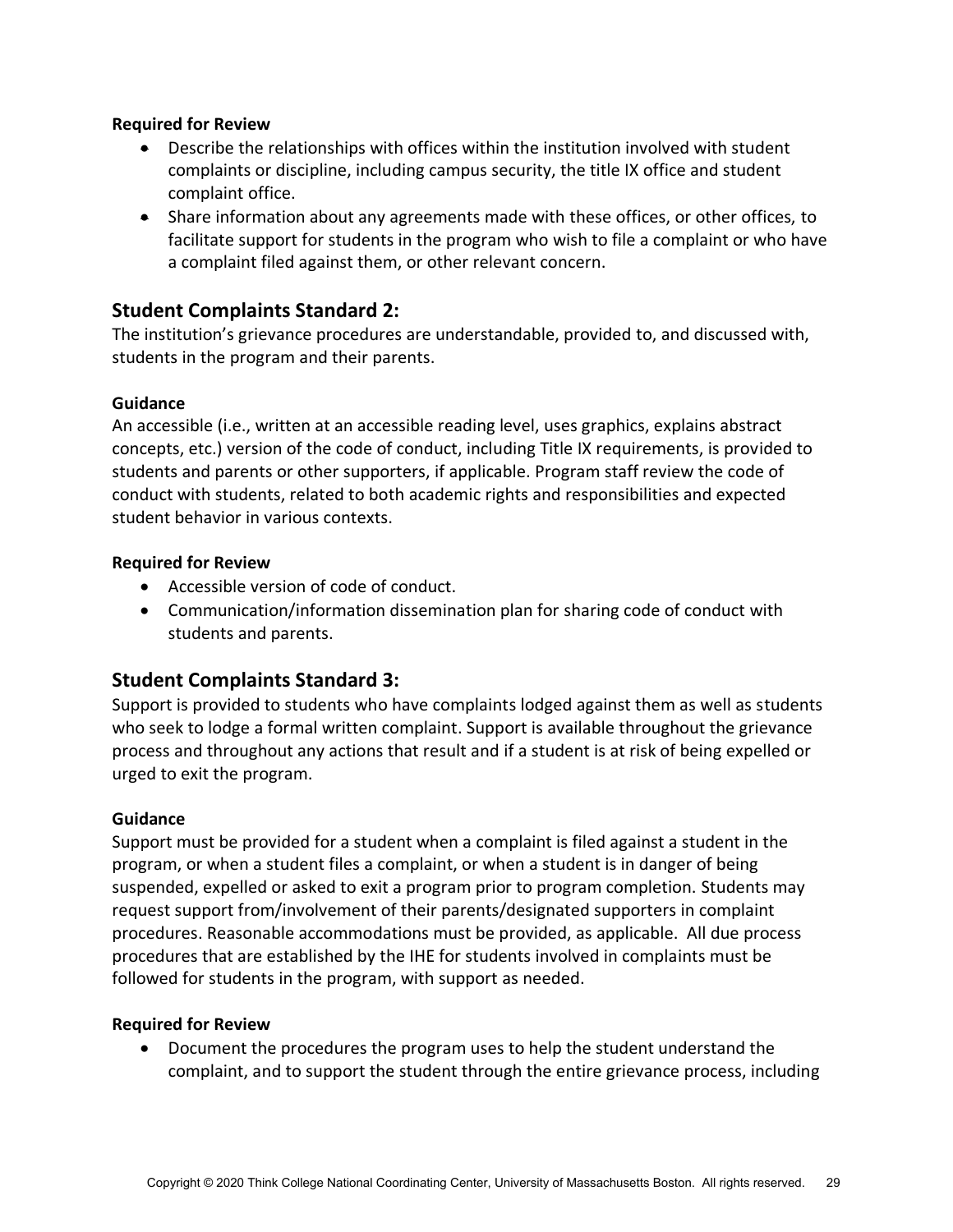facilitating written and oral communication between the student, the family (if the student has signed a FERPA waiver), and the institution.

- Explain the process that is used to provide a clear explanation of the grievance process and assistance provided when a student wants to file a complaint.
- Provide copies of understandable materials regarding grievance procedures that are shared with the student. Documentation must include how written and oral communication is facilitated between the student, the family parents/designated supporters (if the student has signed a FERPA waiver), and the institution.
- Indicate how information is provided to the student and the parents/designated supporters (if the student has signed a FERPA waiver) when there is a violation or difficulty that could lead to suspension, expulsion, or encouragement to leave the program prior to completion.
- State the procedures followed if a student violates a program rule or institution code of conduct, or is at risk of suspension, expulsion or early exit for other reasons, such as academic or behavioral difficulties, and what steps are taken to support the student prior to dismissal or encouragement to exit the program.

### **Next Steps**

Develop best practice policies and materials related to accessibility of IHE documents, support for students with ID who file complaints or have complaints filed against them, and methods of supporting students with ID at risk of expulsion.

# **PROGRAM DEVELOPMENT, PLANNING AND REVIEW STANDARD**

# **Program Development, Planning, and Review Standard 1:**

The program, along with key stakeholders, evaluates its program components, student assessment practices, student services, policies, activities, student learning outcomes and program outcomes, at a minimum of every three years. The program implements program revisions based on the evaluation for continuous quality improvement.

### **Guidance**

Program evaluation and continuous program improvement are an important component of quality programs. Administrative and Fiscal Capacity Standard 2 addresses stakeholder input, including input from current and former students and family members. This standard addresses how that input and other ongoing program evaluation is used for continuous improvement.

### **Required for Review**

- Documentation of program evaluation, including stakeholder involvement.
- The date the last program evaluation took place and the schedule for the next evaluations.

# **Program Development, Planning and Review Standard 2**: